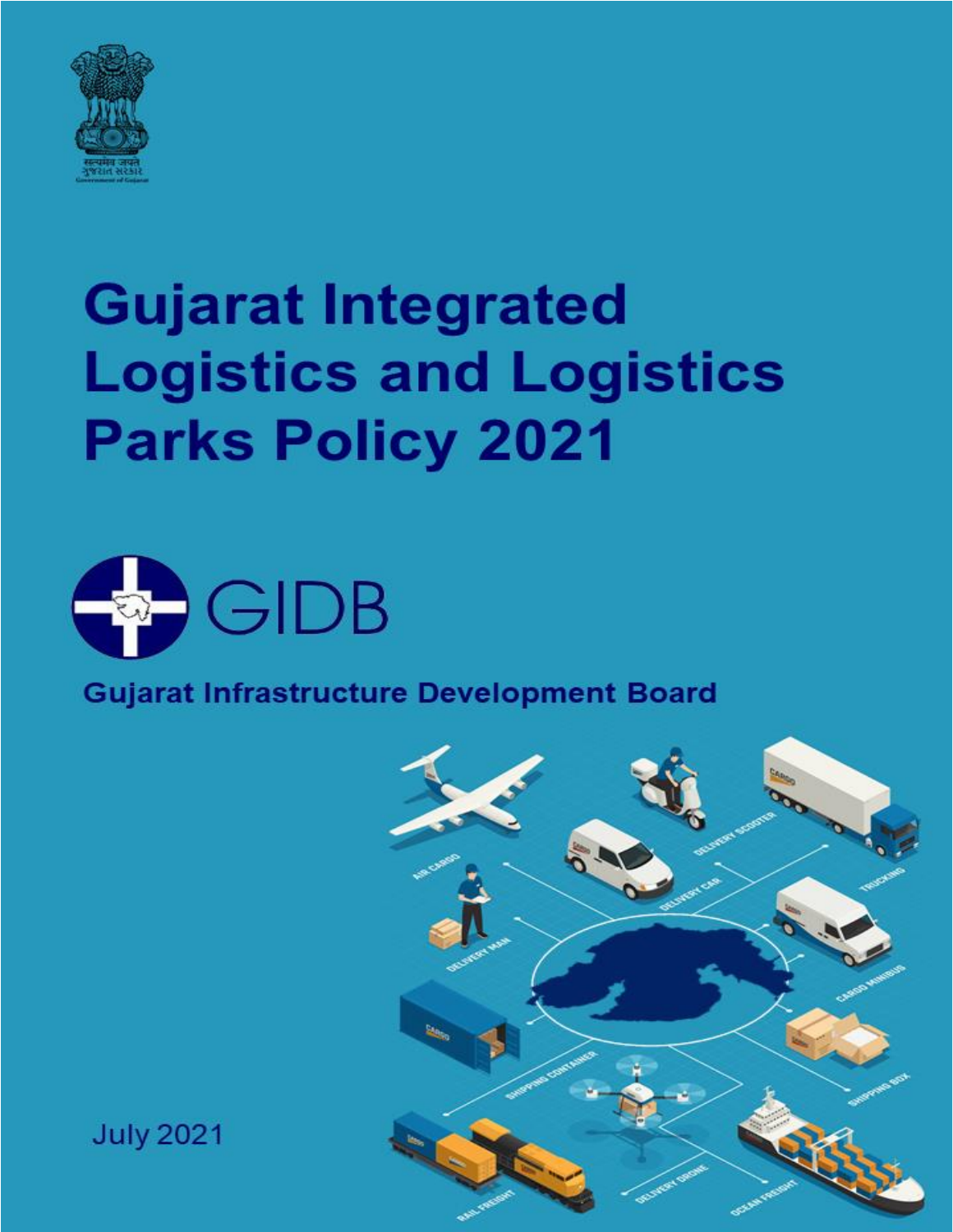## Gujarat Integrated Logistics and Logistics Park Policy, 2021

## **Table of Contents**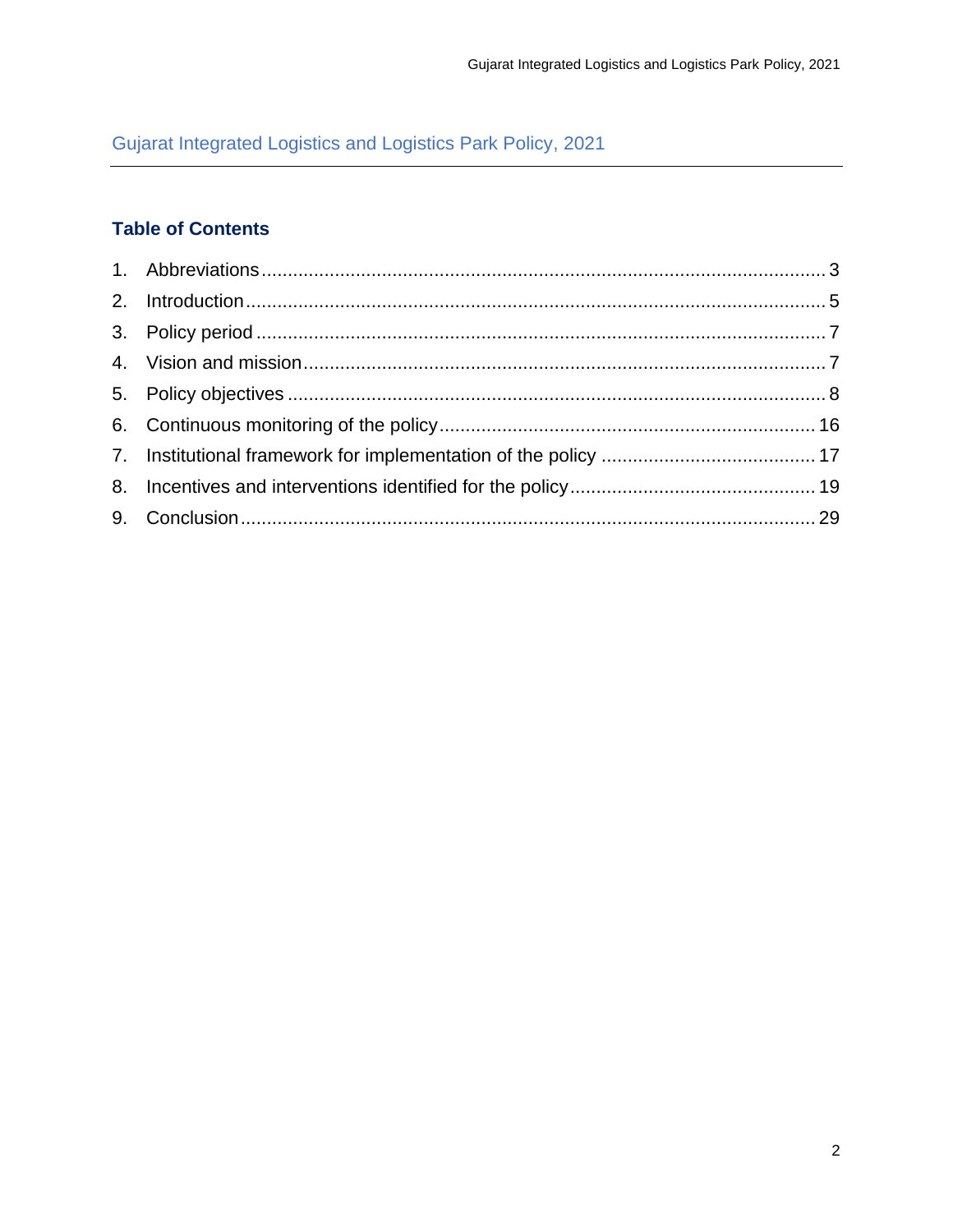## <span id="page-2-0"></span>**1. Abbreviations**

| <b>AFS</b>    | : Air Freight Stations                                        |
|---------------|---------------------------------------------------------------|
| <b>AIDC</b>   | : Automatic Identification and Data Capture                   |
| <b>BOT</b>    | : Build, Operate and Transfer                                 |
| <b>CAGR</b>   | : Compounded Annual Growth Rate                               |
| <b>CBIC</b>   | : Central Board of Indirect Taxes and Customs                 |
| <b>CDSCO</b>  | : Central Drugs Standard Control Organization                 |
| <b>CFS</b>    | : Container Freight Stations                                  |
| <b>CRWC</b>   | : Central Railside Warehouse Company Limited                  |
| <b>CWC</b>    | : Central Warehousing Corporation                             |
| <b>DFC</b>    | : Dedicated Freight Corridor                                  |
| <b>DFCCIL</b> | : Dedicated Freight Corridor Corporation of India Limited     |
| <b>DMIC</b>   | : Delhi Mumbai Industrial Corridor                            |
| <b>EFCI</b>   | : Eligible Fixed Capital Investment                           |
| <b>EXIM</b>   | : Export and Import                                           |
| <b>FCI</b>    | : Food Corporation of India                                   |
| <b>FDI</b>    | : Foreign Direct Investment                                   |
| <b>FPO</b>    | : Farmer Producer Organizations                               |
| <b>FSSAI</b>  | : Food Safety and Standards Authority of India                |
| <b>GDP</b>    | : Gross Domestic Product                                      |
| <b>GFCI</b>   | : Gross Fixed Capital Investment                              |
| <b>GIDB</b>   | : Gujarat Infrastructure Development Board                    |
| <b>GIDC</b>   | : Gujarat Industrial Development Corporation                  |
| <b>GMB</b>    | : Gujarat Maritime Board                                      |
| <b>GPS</b>    | : Global Positioning System                                   |
| <b>G-RIDE</b> | : Gujarat Rail Infrastructure Development Corporation Limited |
| <b>GSCSC</b>  | : Gujarat State Civil Supplies Corporation Limited            |
|               |                                                               |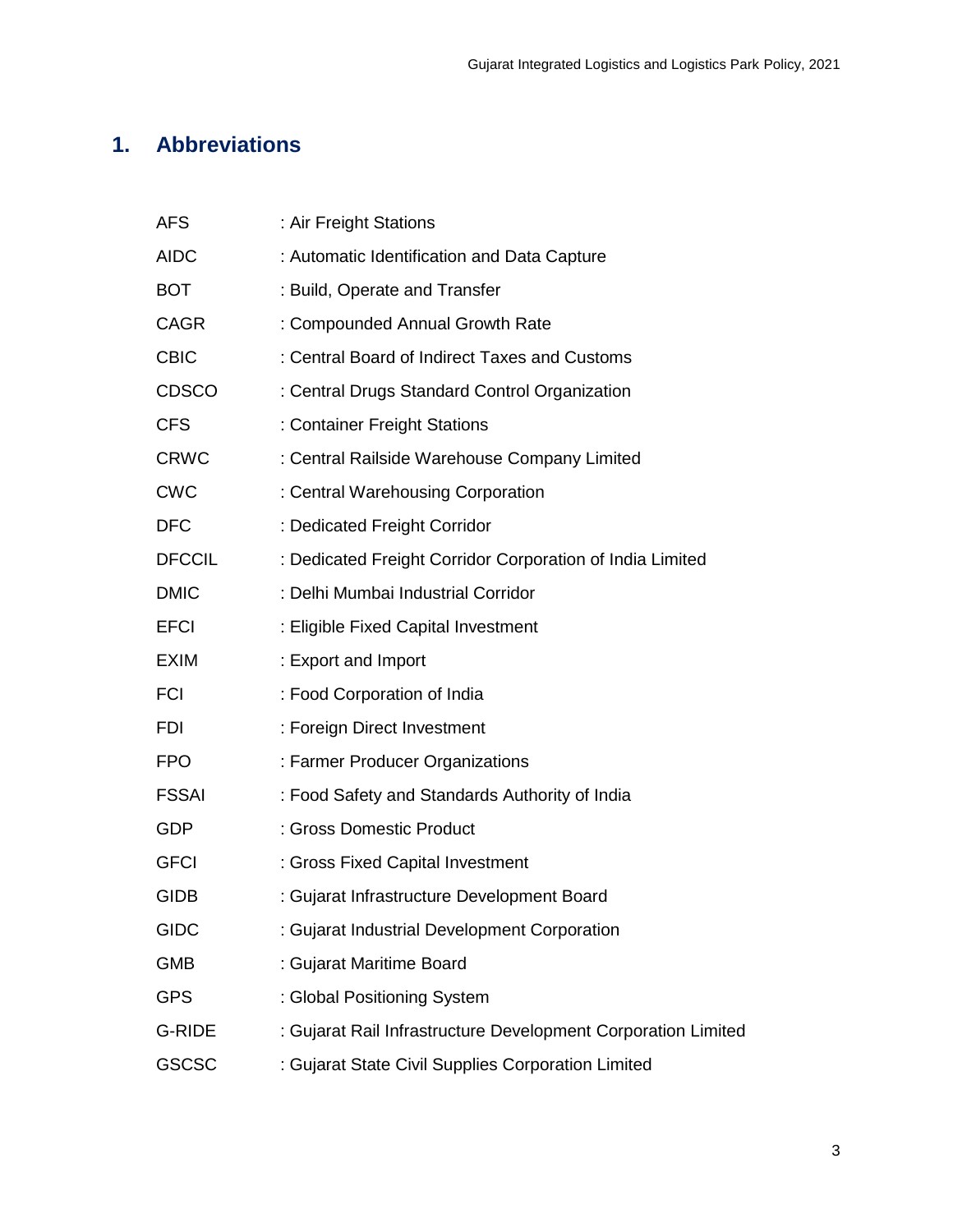| <b>GSWC</b>    | : Gujarat State Warehousing Corporation                           |
|----------------|-------------------------------------------------------------------|
| <b>GUJSAIL</b> | : Gujarat State Aviation Infrastructure Company Limited           |
| IC             | : Industries Commissionerate                                      |
| <b>ICD</b>     | : Inland Container Depots                                         |
| <b>ICT</b>     | : Information and Communication Technology                        |
| IEM            | : Industrial Entrepreneurs' Memorandums                           |
| IFP            | : Investor Facilitation Portal                                    |
| <b>IMD</b>     | : Industries and Mines Department                                 |
| IoT            | : Internet of Things                                              |
| <b>LCG</b>     | : Logistics Coordination Group                                    |
| <b>LEADS</b>   | : Logistics Ease Across Different States                          |
| LP             | : Logistics Parks                                                 |
| <b>MMLP</b>    | : Multi Modal Logistics Parks                                     |
| MoCA           | : Ministry of Civil Aviation                                      |
| <b>MoCI</b>    | : Ministry of Commerce and Industry                               |
| <b>MoR</b>     | : Ministry of Railways                                            |
| <b>MoRTH</b>   | : Ministry of Road Transport and Highways                         |
| MoS            | : Ministry of Ports, Shipping and Waterways                       |
| <b>MSME</b>    | : Micro, Small and Medium Enterprises                             |
| <b>NABARD</b>  | : National Bank for Agriculture and Rural Development             |
| <b>NAFED</b>   | : National Agricultural Cooperative Marketing Federation of India |
| <b>NLP</b>     | : National Logistics Policy                                       |
| <b>PFT</b>     | : Private Freight Terminals                                       |
| QR Code        | : Quick Response Code                                             |
| <b>RFID</b>    | : Radio-Frequency Identification                                  |
| <b>RTO</b>     | : Regional Transport Office                                       |
| <b>SIR</b>     | : Special Investment Region                                       |
| <b>SLEC</b>    | : State Level Empowered Committee                                 |
| <b>TFC</b>     | : Trade Facilitation Cell                                         |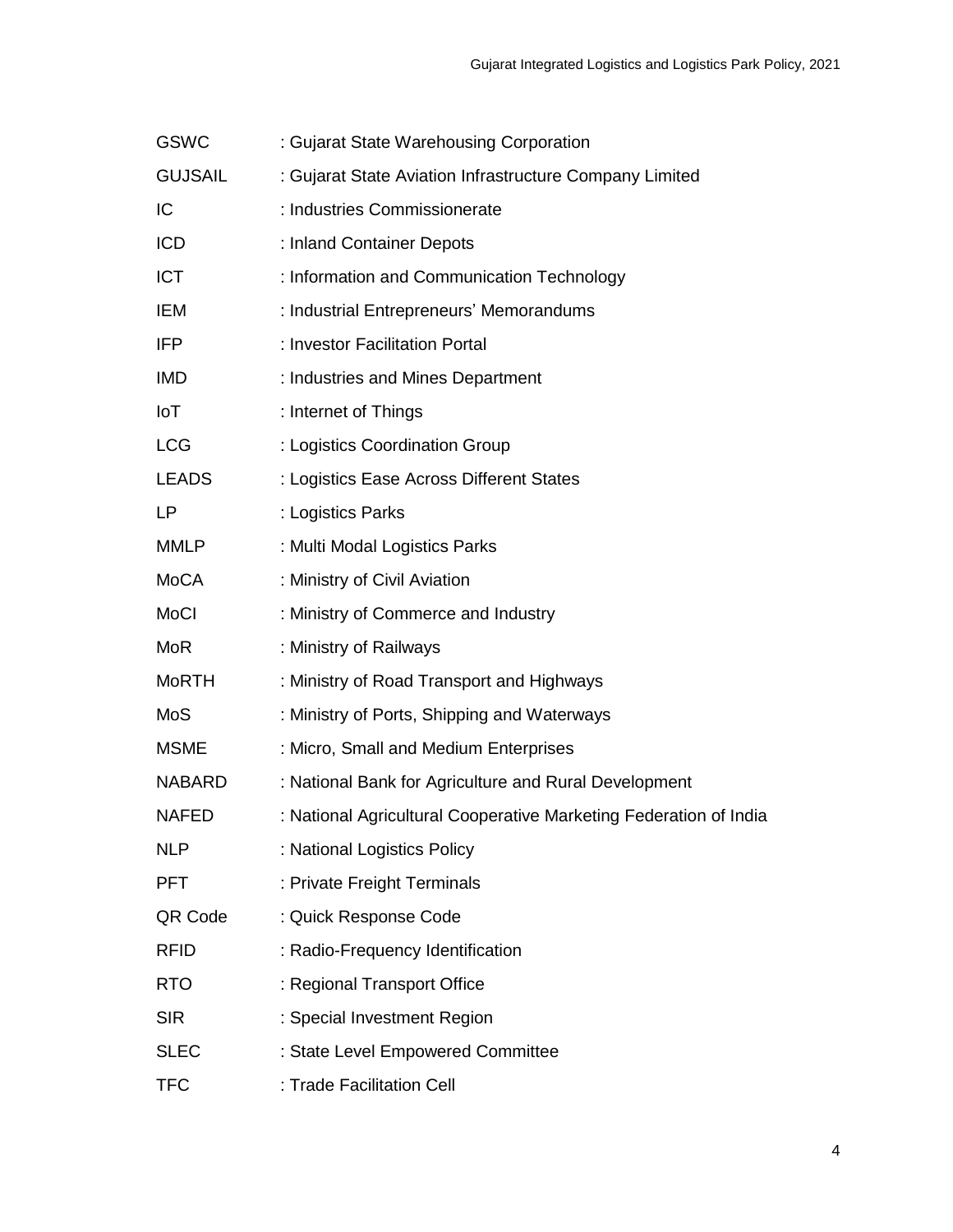## <span id="page-4-0"></span>**2. Introduction**

#### **2.1. Background**

Logistics sector is considered as the backbone of economic growth. Even the growth of other sectors, amongst other factors, depends heavily on the efficiency of the logistics network. Freight movement in India is expected to grow at 8 to 10% over the next decade<sup>1</sup>. However, the cost of logistics in India continues to remain high in comparison to developed and other competing countries. A key contributor to this high cost is dependency on the road and rail network for freight movement. Roadways, which is the most expensive mode, accounts for ~ 59% of the total freight movement. On the other hand, railways account for around 35% and waterways, which is the most cost-efficient mode of transport, accounts for  $\sim$  5% of domestic freight movement. Air transport accounts for less than 1%.<sup>2</sup>

At the national level, Ministry of Commerce and Industry (MoCI) ranks states based on their performance in the logistics sector as per the Logistics Ease Across Different States (LEADS) index. It aims to serve as an indicator of logistics efficiency including services needed to promote exports in particular and economic growth in general. Some parameters of the LEADS index 2019 included availability and quality of logistics infrastructure, ease of track and trace, quality of logistics services, timeliness of cargo delivery, state facilitation and coordination, efficiency of regulatory processes, etc. **Gujarat ranked 1st in the LEADS index in the years 2018 and 2019.**

In order to maintain and strengthen this competitive advantage, Gujarat Government has developed Gujarat Integrated Logistics and Logistics Park Policy, 2021 (hereafter "policy"). This policy endeavors to broaden and strengthen the network of logistics facilities by creating new facilities and enhancing the utilization of existing infrastructure, encourage private players to adopt new technologies, create a base for innovation and upskill professionals in logistics.

Gujarat is a highly industrialized state contributing 8% to India's Gross Domestic Product (GDP). The state economy has experienced a Compounded Annual Growth Rate (CAGR) of over 13% in the last fiscal year. There has also been a constant surge in terms of the

 $\overline{\phantom{a}}$ 

<sup>1</sup> Source: ICRA (https://www.moneycontrol.com/news/trends/current-affairs-trends/indian-logistics-sector-to-grow-at-8-10-over-medium-term-icra-2700121.html)

<sup>2</sup> Source: NITI Aayog report "Goods on the Move", 2018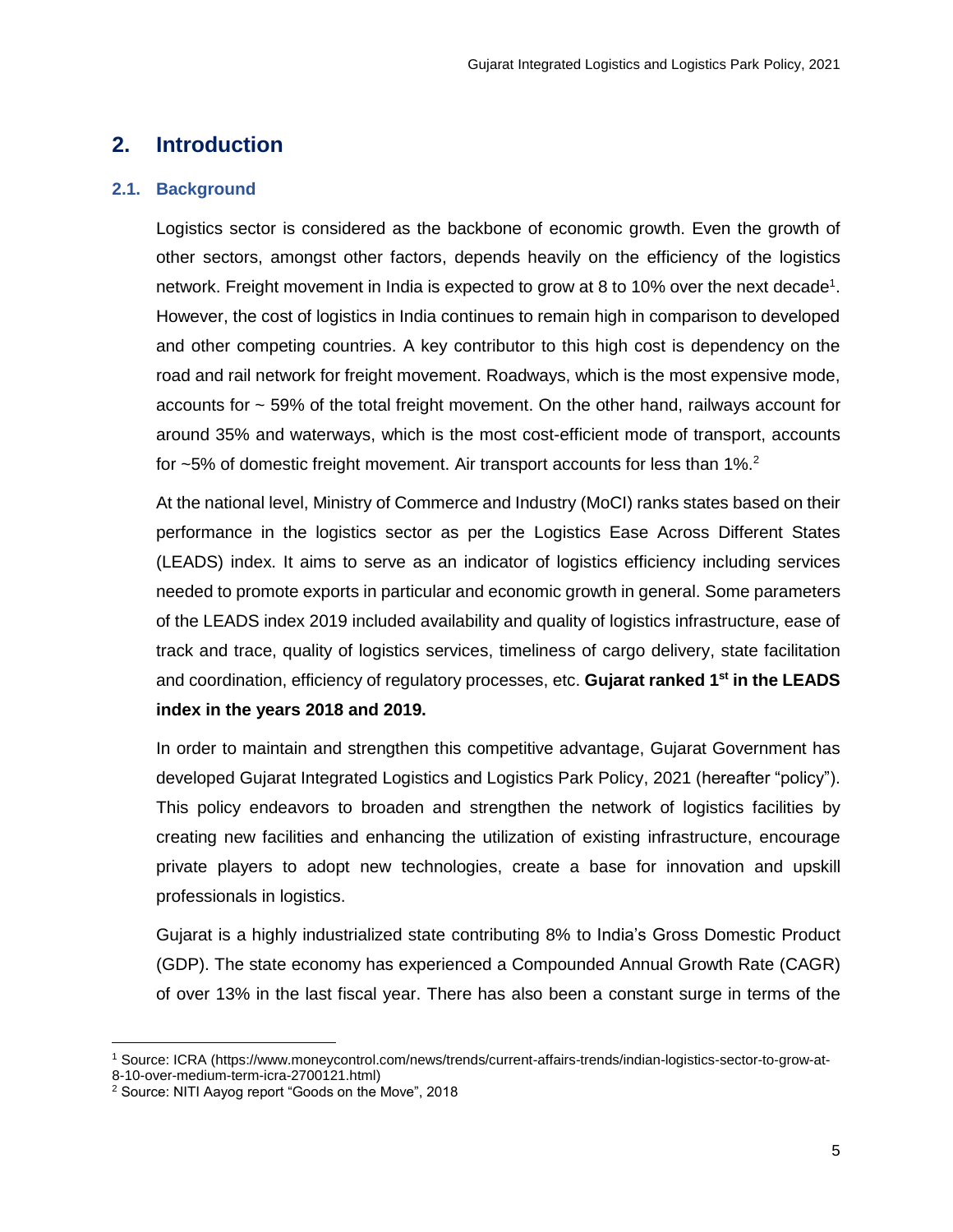investment, especially Foreign Direct Investment (FDI), made in the state. **Gujarat stood 1 st in terms of number of Industrial Entrepreneurs Memorandums (IEMs) filed and actual investment reported for 2019.** Exports from Gujarat accounted for 23% of India's total exports during April – September 2020.

Logistics has played a key role in maintaining and propelling this growth. Endowed with a **1,600 kms long coastline with 1 major and 48 non-major ports, Gujarat handles 40% of the country's cargo amounting to over 514 million metric tons.** The port led development has transformed areas such as Kutch and South Gujarat into industrial hubs and has provided employment to many. Gujarat also has a wide network of roads which provides connectivity till the last mile. From a regulatory point of view, the state removed check posts in order to ensure seamless transportation on state highways. In addition, several futuristic and game changing infrastructure development projects have already been envisaged; few of them have been stated below:

- 1) **Delhi Mumbai Industrial Corridor (DMIC) and western Dedicated Freight Corridor (DFC), launched under the aegis of Government of India:** Nearly 560 kms of DFC will pass through Gujarat along which freight logistics parks have been planned to enhance rail-based traffic. The expected investment in this project in Gujarat alone is about INR 7,000 crore.
- 2) **Ahmedabad Dholera Expressway** which is 110-kilometre long and six-lane expressway is also under construction. The expressway will connect Dholera Special Investment Region (SIR) and proposed Dholera International Airport with Ahmedabad.
- 3) Development of **nearly 11 jetties** (such as at Okha, Magdalla, Kutch, Karunga, Bhavnagar and others) and various ports are in the pipeline.
- 4) Around **7 rail connectivity projects have been proposed** for providing connectivity to industrial areas (e.g. rail line connectivity to Hazira port and industries in the Hazira area to DFC), for enhancing existing rail line (e.g. Katosan- Becharaji- Chanasma-Ranauj line Gauge Conversion project), for providing connectivity to ports (e.g. rail Connectivity to New Bedi Port, Rozi Port and Nargol Port Last Mile connectivity).

On account of the proposed development and with the intent to enhance utilization of existing logistics infrastructure, the **"Gujarat Integrated Logistics and Logistics Park**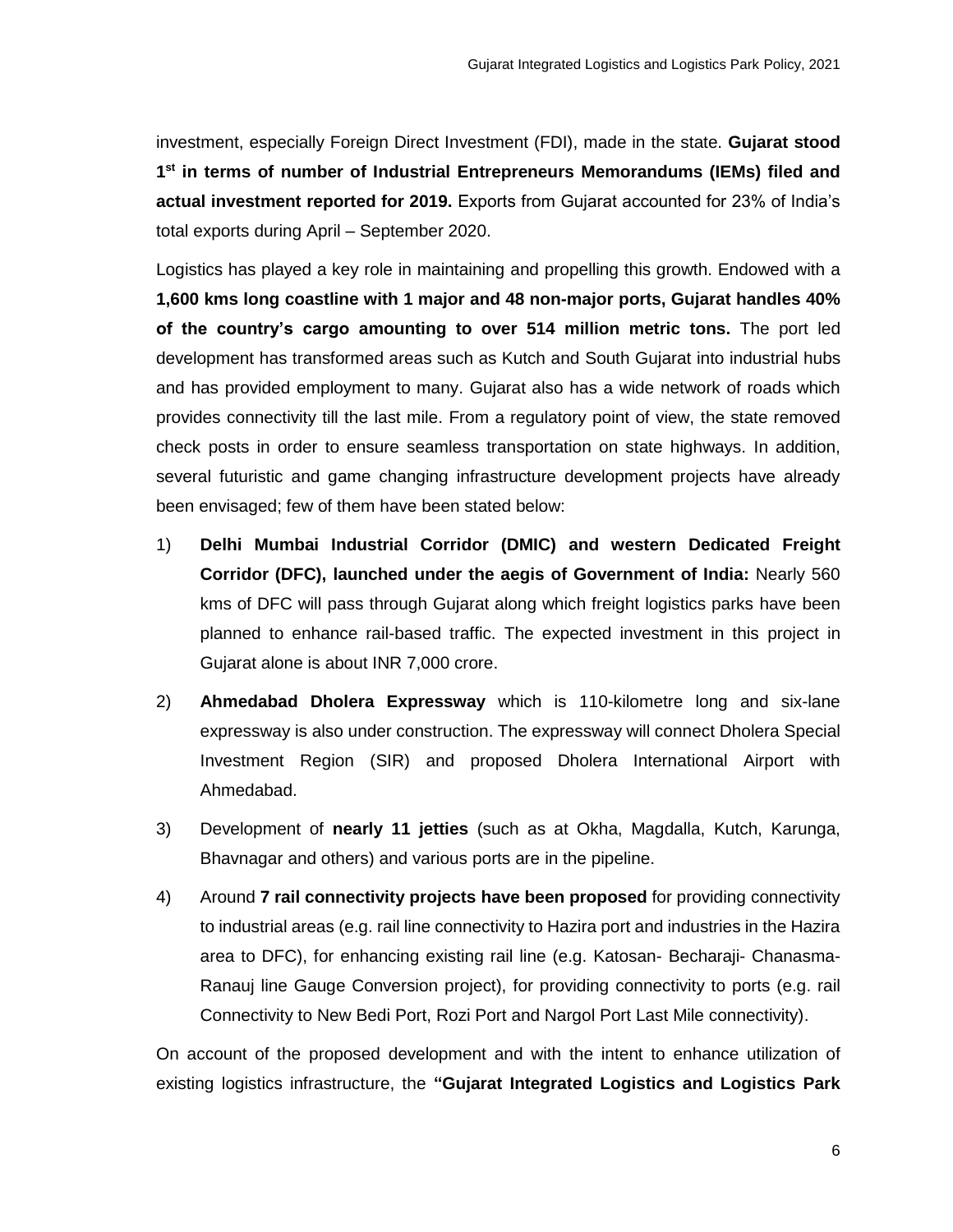**Policy, 2021" will support Gujarat in strengthening its position as a leader in logistics and manufacturing sector** which will be characterized by higher levels of efficiency, sustainability, competitiveness, reliability, ease of doing business and innovation. This policy is in synchronization with the guidelines of the Logistics Division, Department of Commerce, Ministry of Commerce and Industry, Government of India as stated in the draft National Logistics Policy (NLP) vide resolution no. 63/Logistics/2018 dated 05-Feb-2019.

Towards this ambition of the state government, this policy proposes preparation of a state logistics masterplan for a unified and integrated development. **A Logistics Policy Cell** will be set up by the state government which will coordinate with various stakeholders to support development/ enhancement/ upgradation of logistics facilities in conjunction with the masterplan. Such an integrated development of logistics will also contribute to the national and state agenda of Make in India, Atmanirbhar Bharat, Atmanirbhar Gujarat and Gujarat's Sustainable Vision 2030. Additionally, different state level and city level committees shall be formed to oversee this integrated and efficient development of the sector.

## <span id="page-6-0"></span>**3. Policy period**

This policy shall come into force with effect from the date of its notification and shall remain valid for a period of **5 (five) years** or till the declaration of a new or revised policy, whichever is earlier.

## <span id="page-6-1"></span>**4. Vision and mission**

#### **4.1. Vision**

"To facilitate and develop an **integrated logistics ecosystem** in Gujarat, to enhance **competitiveness**, operational **efficiency** and **sustainability** through **innovation**, **skilled**  manpower, **quality** and disruptive **technologies**; thereby strengthening Gujarat's position as the **preferred destination for trade and commerce**."

#### **4.2. Mission**

Following mission statements have been identified for the policy:

1) Create an efficient and competitive logistics ecosystem to support Gujarat's industrial growth through regulatory reforms and streamlined processes.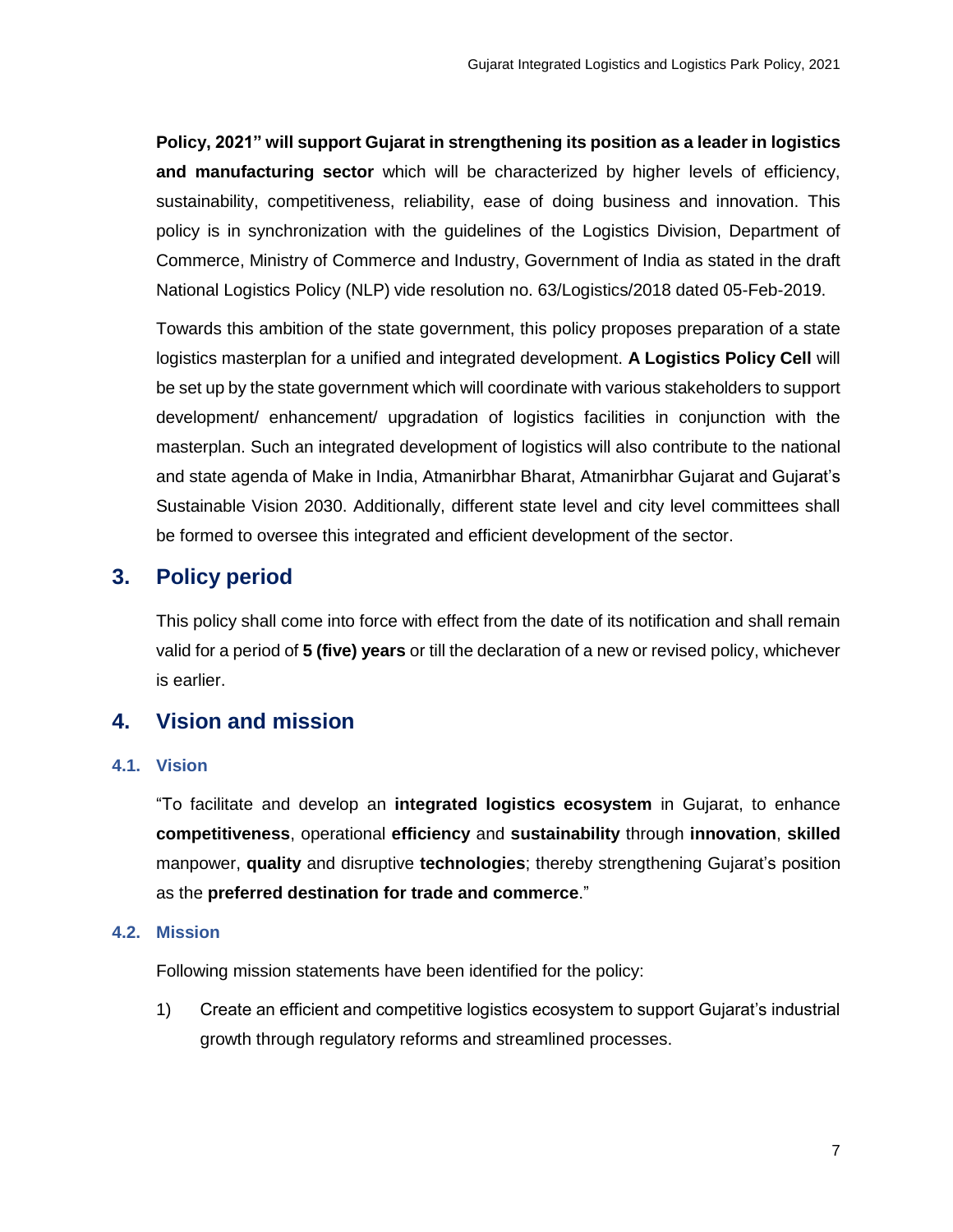- 2) Promote and support private investment in developing integrated logistics facilities in the state.
- 3) Reduce logistics cost and enhance efficiency by enabling multi modal transportation.
- 4) Ensure adequate supply of skilled manpower through continuous learning/ upskilling to meet the long term needs of the sector.
- 5) Decarbonize the sector through adoption of green energy and sustainable practices.
- 6) Promote use of technology and innovation for driving operational and cost efficiencies.

#### <span id="page-7-0"></span>**5. Policy objectives**

Policy identifies clear and targeted objectives for the state along with their implementation strategies. These are mentioned below:

#### **5.1. Mapping of facilities for unified development**

Policy aims to map logistics facilities across the state to identify areas for intervention/ improvement and development.

Mapping of the facilities will take into account the capacity & operational bottlenecks of existing logistics facilities, services and the proposed development of road and rail network at state and national levels.

Additionally, it will ensure cognizance of the current capacity v/s future need of logistics infrastructure such as ports, rail network, airports and logistics facilities.

The statewide mapping shall also consider the focus areas of Gujarat Industrial Policy 2020, Schemes for Assistance to MSME 2020, Comprehensive Agro-Business Policy 2016-21 and any such similar policies issued by the Government of Gujarat.

#### **5.2. Efficient utilization of existing infrastructure facilities**

This policy aims at improving utilization of existing logistics facilities in which are under the control of either private developers or various state government departments/ agencies. The existing facilities shall be evaluated on various performance parameters to improve their utilization through relevant stakeholder consultations. Similarly, existing ports/ jetties may be assessed to identify connectivity issues and logistics facilities required in their vicinity for enhanced utilization.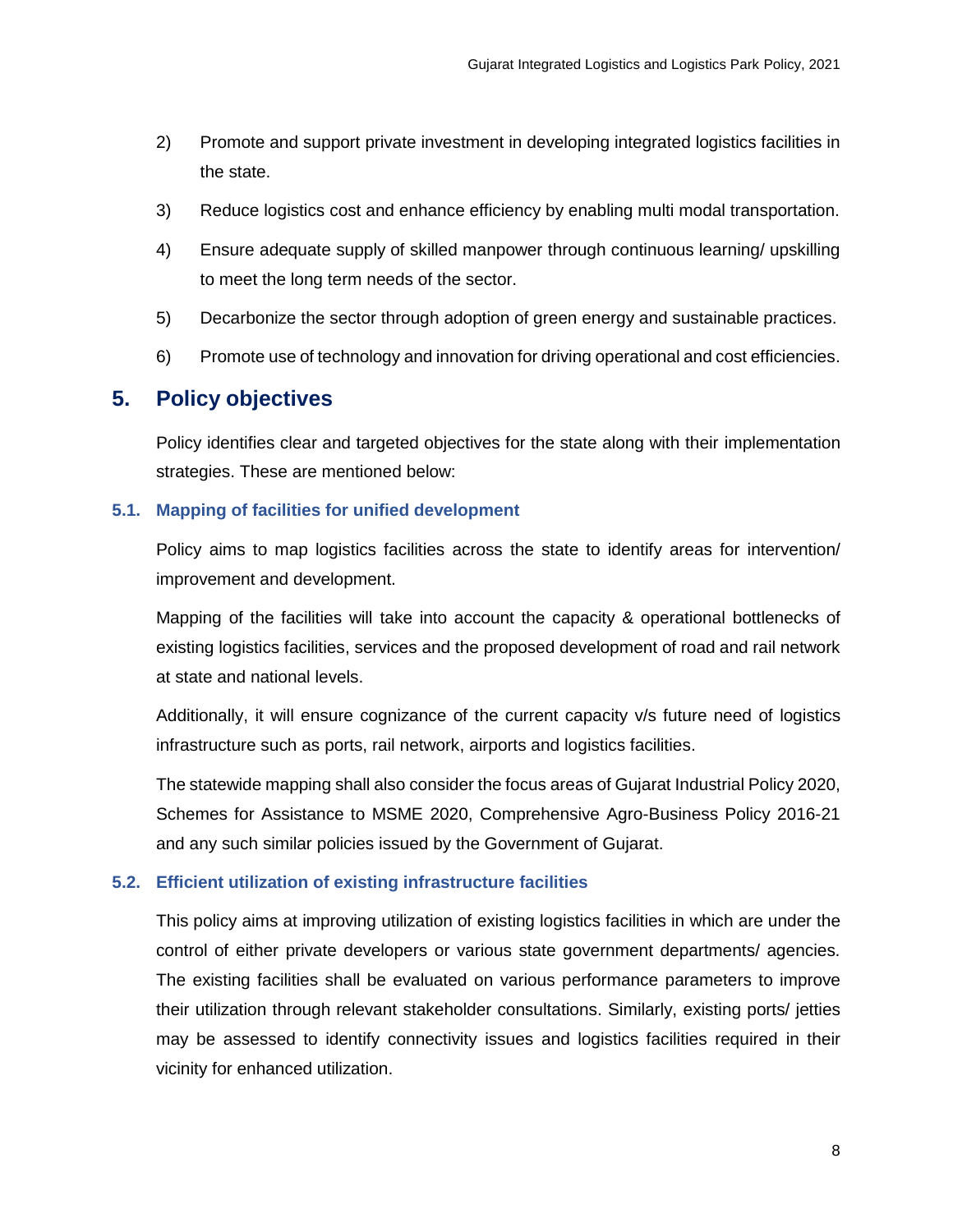#### **5.3. Development and augmentation of logistics facilities across the state**

The policy promotes development and augmentation of logistics facilities across the state in a systematic manner as per the statewide mapping document (i.e., aligned with objectives 5.1 and 5.2 above).

Development of ICDs and CFSs shall be undertaken in line with the provisions of Inland Container Depot Policy, 2020 issued by Government of India. Supporting facilities shall be explored for development at LPs/ MMLPs/ truck terminals in coordination with Regional Transport Offices (RTOs).

To effectively utilize Gujarat's long coastline advantage and enhanced cargo movement through sea, this policy also supports development of jetties in the state.

#### **5.3.1.Development of storage and handling facilities**

The policy focuses on development of storage and handling facilities at strategic nodes to improve logistics efficiency in focus sectors such as pharmaceuticals, e-commerce, agriculture products etc. Development of facilities such as agriculture consolidation & deconsolidation centers, light processing centers, cold/ ambient storage, distribution centers close to farms, silos, tank storages for liquid cargo, etc. shall be undertaken through necessary inter-departmental discussion & coordination. Such development shall aid in reducing wastage of food and other perishable commodities, thereby improving efficiency in the logistics chain.

These developments shall be undertaken in coordination with different government departments/ agencies such as Food Corporation of India (FCI), Central Warehousing Corporation (CWC), Central Railside Warehouse Company Limited (CRWC), National Bank for Agriculture and Rural Development (NABARD), National Agricultural Cooperative Marketing Federation of India (NAFED), Gujarat Agriculture Department, Gujarat Industrial Development Corporation (GIDC), Industries Commissionerate (IC), Gujarat State Civil Supplies Corporation Limited (GSCSC), Gujarat State Warehousing Corporation (GSWC), Farmers Producer Organizations (FPO), etc.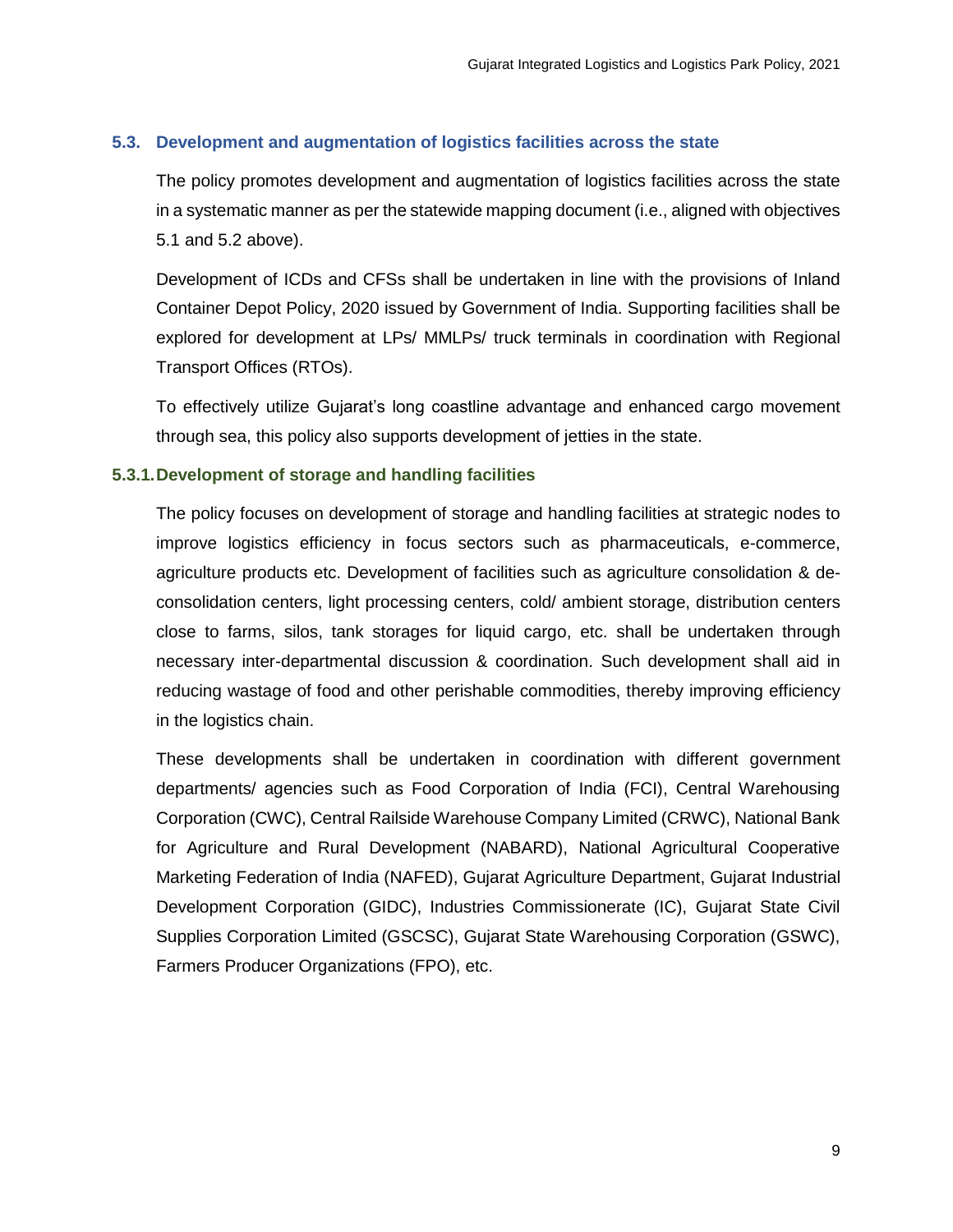#### **5.3.2.Development of Air Freight Stations and Air Cargo Complexes at strategic locations**

Assessment of air cargo potential, current capacity constraints, air connectivity, etc. shall be carried out. Accordingly, the development of air cargo terminals and air freight stations shall be incorporated while mapping the facilities to boost air cargo.

Availability of space within the existing under-utilized airports to create cargo storage shall be evaluated. Handling facilities, support in increasing the existing capacity, advanced cargo and container handling equipment for efficient operations, development of parking spaces for trucks and other vehicles to avoid congestion at approach roads etc. shall also be evaluated, as required.

#### **5.3.3.Support growth of e-commerce**

The Indian e-commerce industry is expected to grow at a CAGR of 27% between 2019-24<sup>3</sup>. Logistics would play a critical role in sustaining and propelling this growth. The e-commerce retail logistics market is valued at USD1.35 billion in 2018 and is projected to witness a growth of ~36 per cent between 2018-2023.<sup>4</sup>

This policy promotes development of e-commerce hubs in high movement zones, closer to demand locations and around the periphery of cities<sup>5</sup>. This would address the needs of ecommerce sector and also prevent traffic congestion in cities.

#### **5.3.4.Development of truck terminals, driver rest areas and parking spaces**

The policy aims to promote development of truck terminals for their repair & maintenance, driver rest areas and parking spaces at strategic locations (national/ state highways, expressways intersection points, etc.), near industrial parks and around the periphery of high cargo density areas. This will ease out congestion and provide proper waiting areas to trucks during city timing restrictions.

#### **5.4. Strengthening first & last mile connectivity**

This policy aims to expedite projects related to first and last mile connectivity to existing and upcoming logistics facilities such as ports/ jetties, warehouses, etc. through prioritization and inter-departmental coordination.

 $\overline{\phantom{a}}$ 

<sup>&</sup>lt;sup>3</sup> IBEF report dated 10<sup>th</sup> Feb 2021

<sup>4</sup> <https://www.ibef.org/download/E-Commerce-July-2019.pdf> dated July 2019

<sup>&</sup>lt;sup>5</sup> These locations can be reviewed every few years to adjust to the extended city limits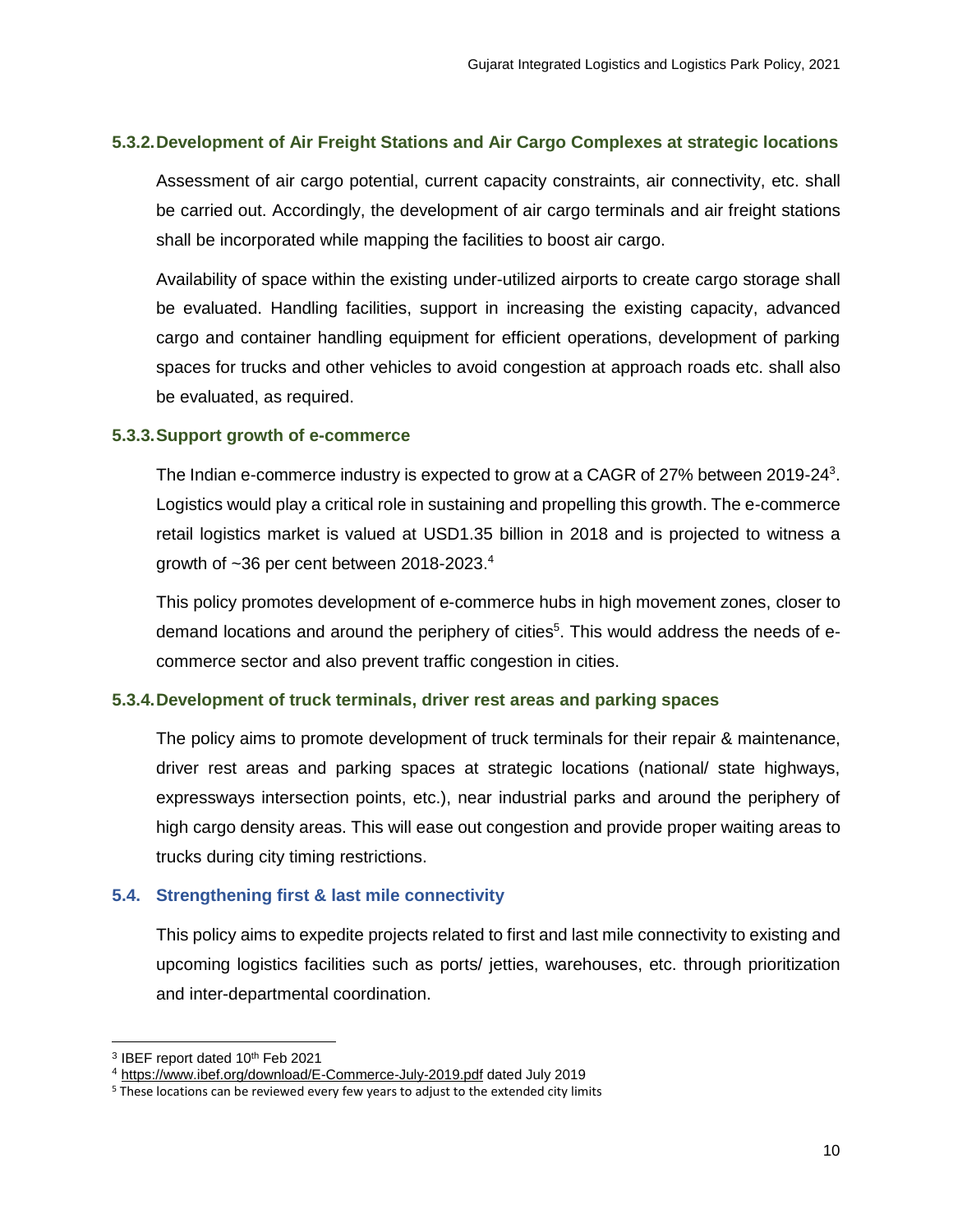The first and last mile connectivity will also improve capacity utilization, reduce wastage of perishable commodities, and improve cost efficiency of logistics facilities. The policy also aims to identify key corridors connecting major industry and freight clusters.

#### **5.5. Enhancing ease of doing business**

#### **5.5.1.Ease of doing business**

Currently different sections of the logistics value chain are managed by separate departments/ corporations at central and state levels. Different ministries such as Ministry of Road Transport and Highways (MoRTH), Ministry of Ports, Shipping and Waterways (MoPSW), Ministry of Railways (MoR), Ministry of Civil Aviation (MoCA), Department of Posts, Ministry of Commerce and Industry (MoCI), Ministry of Finance and Home Affairs, Central Board of Indirect Taxes and Customs (CBIC), Dedicated Freight Corridor Corporation of India Limited (DFCCIL), etc. are managing various logistics infrastructure and services. Several other partner government agencies including Central Drug Standard Control Organization (CDSCO), Food Safety and Standards Authority of India (FSSAI), etc. also provide related services. Government of India's focus on Ease of Doing Business has considerably supported the investors navigate through these agencies for development of logistics facilities.

Aligned with the vision of Government of India, Gujarat's Integrated Logistics and Logistics Park Policy 2021 aims to improve the attractiveness of logistics industry for private sector participation. This policy also adopts "Ease of Doing Business" as one of its key objectives.

Simplification of procedures such as business registration, single source to check business eligibility for availing incentives/ subsidies, availability of desired information on current processes and procedures, elimination of multiple touch points in the approval process and reduction in turnaround time of the approval processes are some of the identified strategies to enable ease of doing business and eliminate duplication of efforts.

Other initiatives which will be taken under this policy for enhancing the support system for logistics players are stated below:

1) Expedite availability of power, water, right of way and other support infrastructure to logistics facilities developed under this policy through coordination with relevant departments.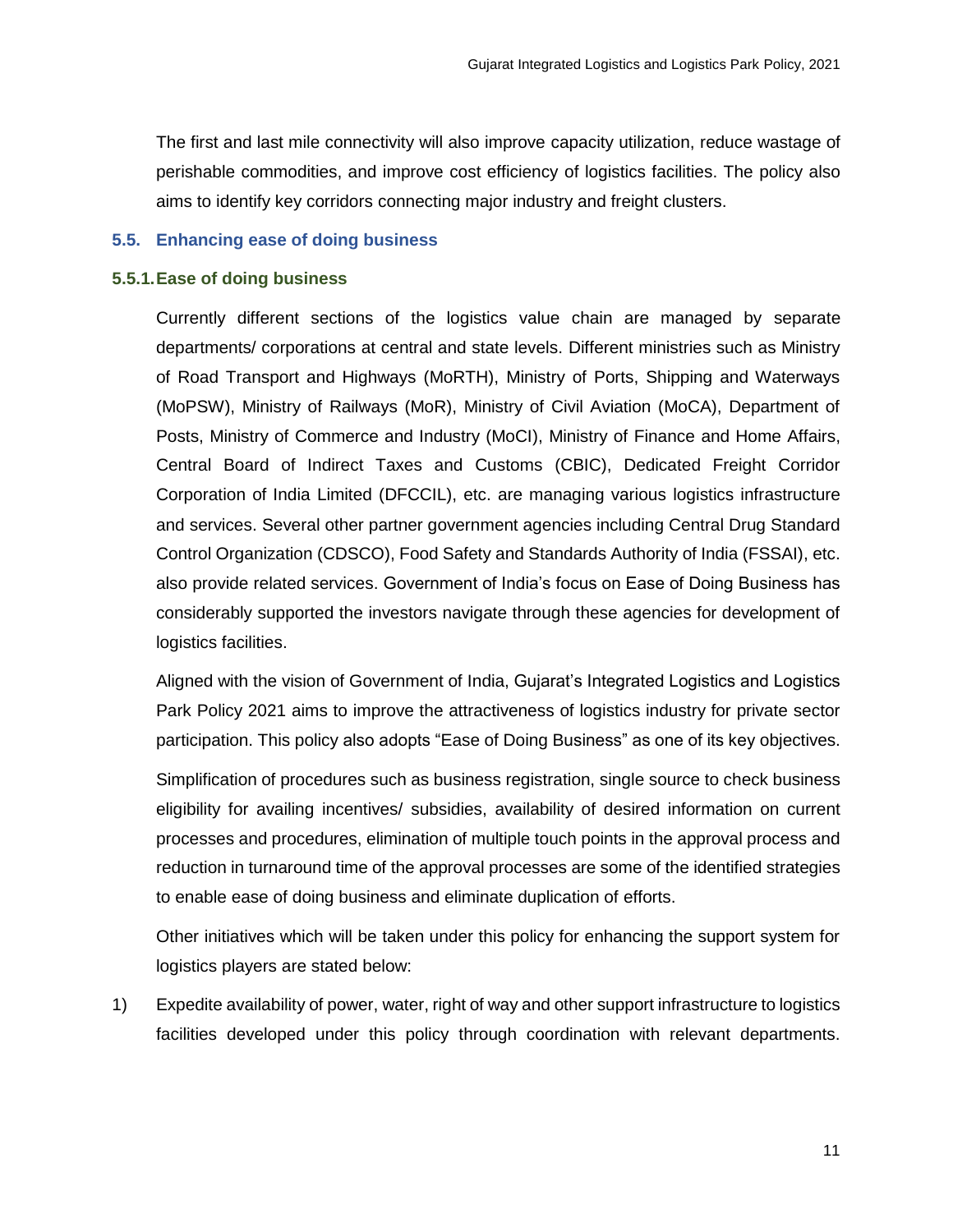Similar support shall also be extended to existing logistics facilities for enhancing capacity utilization.

2) Improve turnaround time of cargo, testing laboratories, plant and animal quarantine facilities shall be developed in the state to eliminate need for transportation of cargo to other states for availing certifications, thereby reducing time and cost.

#### **5.5.2.Creating a single point of reference for all logistics related matters in the state**

- 1) A Logistics Policy Cell shall be incorporated with a focused aim of promoting the logistic sector in the state. The Logistics Policy Cell, in coordination with the Industries and Mines Department (IMD) and other government bodies like GIDC, GMB, G-Ride etc., shall be the nodal agency for processing applications received under this policy and shall develop internal approval mechanism for the same.
- 2) A separate category for logistics shall be made available on the existing "Investor Facilitation Portal" (IFP) for the Unit/ project applying for approvals, incentives, and other support under this policy.
- 3) A grievance redressal mechanism for providing time bound and effective resolution to issues and challenges shall also be established under this policy.

## **5.5.3. Information dissemination of state's logistics sector and regulatory environment on national portals**

The Logistics Policy shall act as the nodal agency to improve the visibility of logistics infrastructure and services in the state.

#### **5.5.4. Trade facilitation through active stakeholder involvement**

Setting up of a Trade Facilitation Cell (TFC) is also envisaged under this policy through relevant stakeholder consultations involving the government, private sector & industry associations.

#### **5.6. Promoting private sector participation for logistics capacity creation**

Private sector participation in roads and ports sector has been encouraged for a long time in India. Gujarat is particularly known as a port-led economy due to a well-developed maritime infrastructure with the help of private sector participation through various PPP models.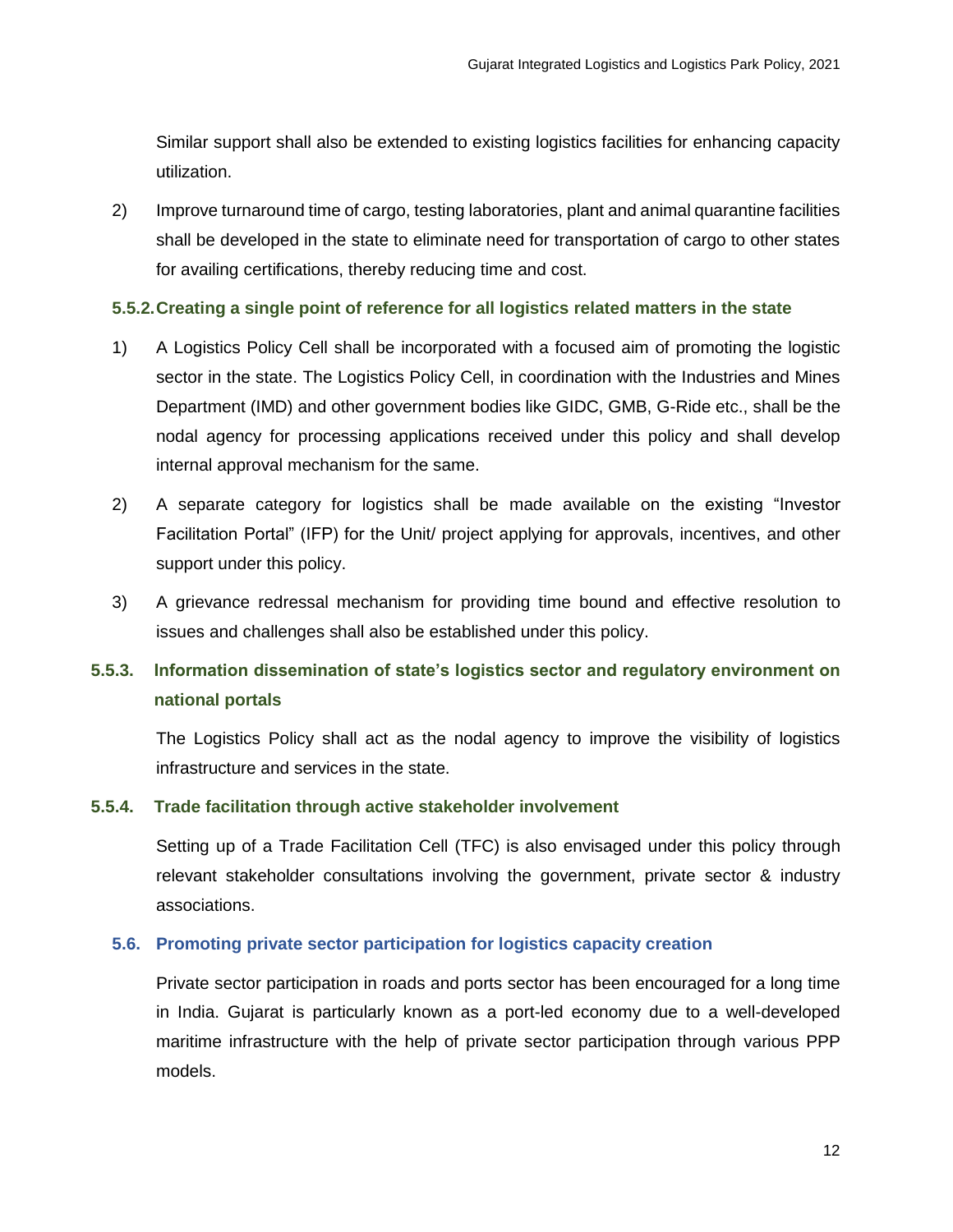Similarly, to give a boost to the logistics sector in the state, private sector participation is encouraged under this policy. Private sector can contribute to the development of logistics sector by providing capital, technical expertise, management practices and flexibility in operations. Policy provides a list of incentives to encourage private sector investment in the logistics capacity creation.<sup>6</sup>

The Logistics Policy Cell shall further explore new PPP models for developing logistics facilities to promote private sector participation.

#### **5.7. Improve quality of logistics facilities and services in the state**

Policy aims to improve the overall efficiency of the sector. Initiatives shall be undertaken to generate awareness to adopt relevant national and international quality standards.

#### **5.8. Promote use of technology & innovation in logistics**

#### **5.8.1. Use of modern technology**

Policy also promotes and incentivizes use of modern technology to monitor cargo in transit, specifically time and quality sensitive cargo such as perishables, pharmaceuticals, agro products, etc.

#### **5.8.2. Undertake data driven decision making through development of a 'Think Tank'**

A 'Think Tank' is proposed to take data driven decisions and shall recommend infrastructure development and other initiatives for improved sector performance.

The Think Tank is proposed as a niche advisory group with representation from officials in logistics related departments in government, private players, consultants, and academia to bring in a holistic view for improvement areas in the logistics sector of Gujarat.

#### **5.8.3. Use of technology and innovation for overall growth of the logistics sector**

- 1) Policy promotes and incentivizes use of new technologies to improve sector efficiency in Gujarat. Few examples of types of technology that can be adopted for this purpose include:
	- Robotics and automation in material handling, cargo transportation and de-congesting cargo traffic at logistics facilities.

 $\overline{\phantom{a}}$ 

<sup>&</sup>lt;sup>6</sup> Details of incentives are mentioned in the subsequent section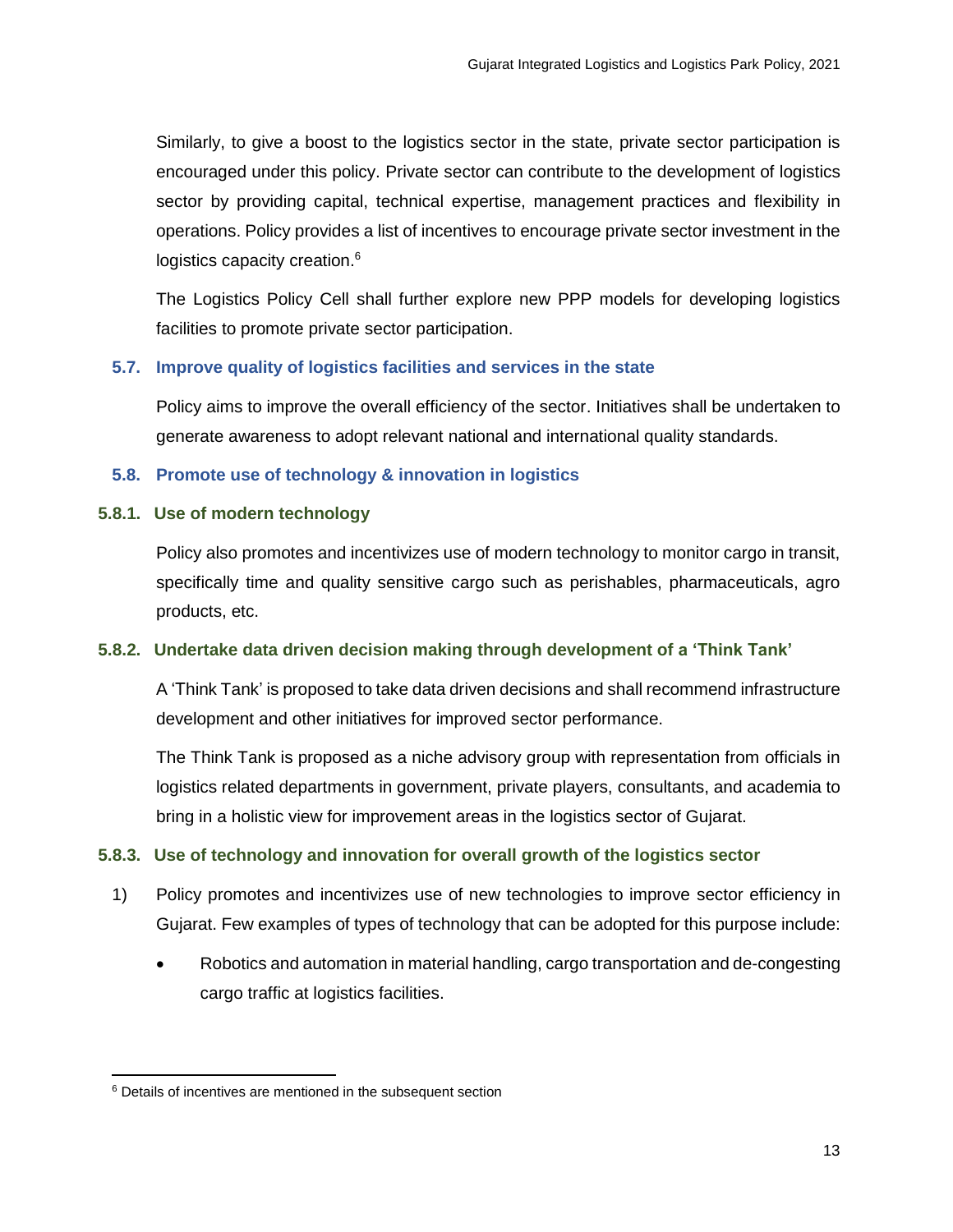- Blockchain technology-based systems for transaction validations, exchange of documentation and information in a secured manner.
- Digital twin technology for building simulations and measuring impact of new experiments in layouts and new machinery etc. in a risk-free manner. This technology identifies recurring trends and reflects potential weaknesses in the operating environment, thereby providing inputs for future improvements.
- Artificial and augmented intelligence tools for improved demand planning, route planning, operations planning, etc. leading to reduction in time spent, human errors and cost. AI based technologies also provide best route options for low carbon emissions, thereby supporting the environmental sustainability initiatives.
- 2) Policy also aims to promote innovation in logistics by incentivizing technical patent registrations by technology providers, start-ups and other business units developing and/ or implementing specialized technology solutions during the policy period. Further, annual awards/ rewards for best technology & innovative solutions in the logistics sector shall also be introduced.

## **5.8.4.Use of Information and Communication Technology across supply chain to increase efficiency**

Multiple technology interventions have been introduced globally for enhancing utilization of resources and ensure seamless visibility of cargo throughout the supply chain. Some of these technologies include Automatic Identification and Data Capture (AIDC), Network optimization tools, Quick response (QR) code, Real Time Locating systems and Radio-Frequency Identification (RFID), Internet of Things (IoT) sensor technology etc.

At the national level, Information and Communications Technology (ICT) is being promoted by various authorities through initiatives such as creation of National Logistics emarketplace, harmonization and simplification of import and export customs procedures, conceptualization of real time data system, pilot run of Global Positioning System (GPS) based tracking of vehicles on Delhi Mumbai Industrial Corridor, FASTag, implementation & upgradation of Port Community System, etc. to bring in increased efficiency.

This policy will also promote digitization of processes at existing and upcoming logistics facilities, jetties and Gujarat Maritime Board (GMB) owned ports in the state through ICT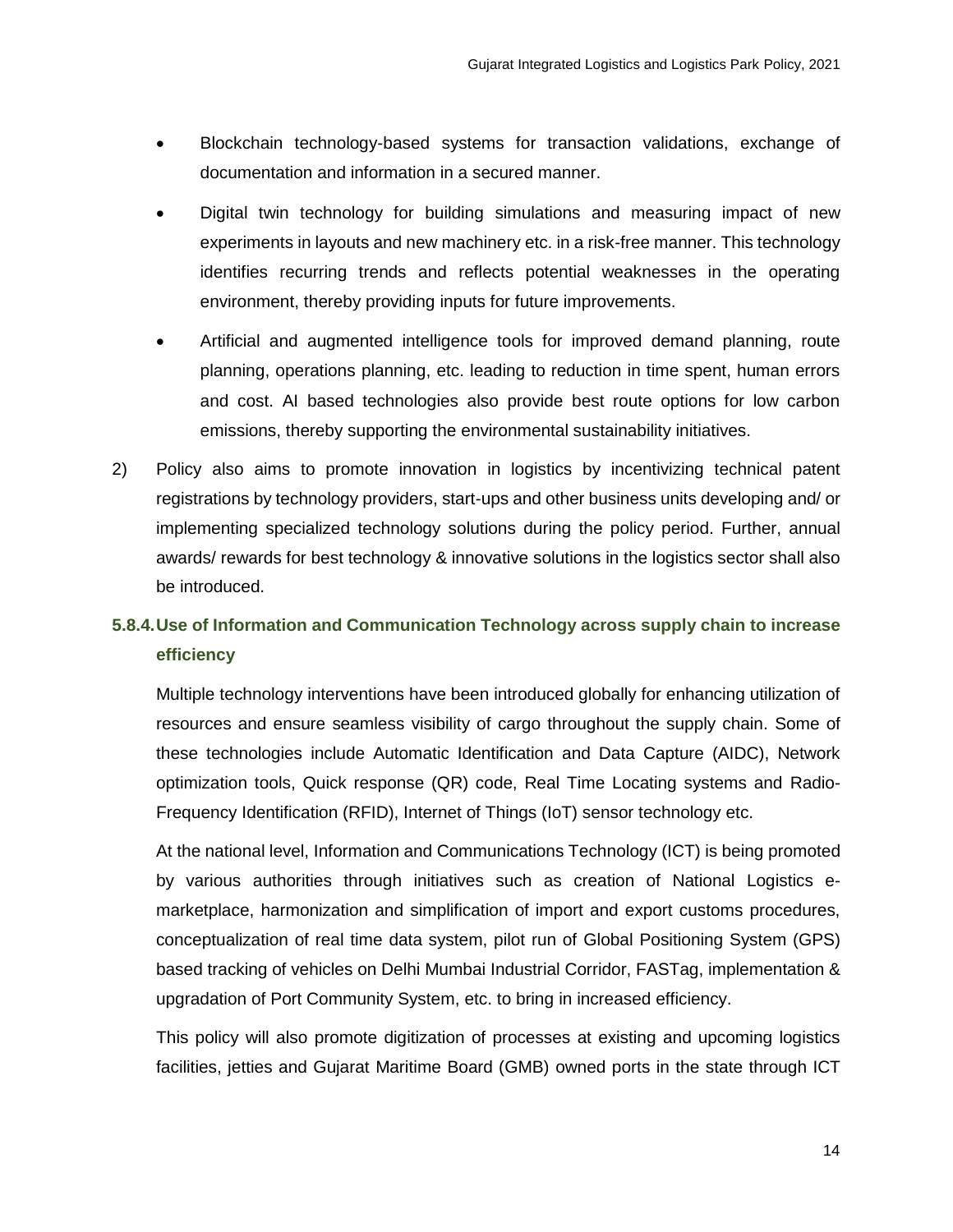enablement and use of new technologies to enable real time monitoring of cargo, equipment and assets in line with the national agenda.

Improving data quality and availability for logistics sector will also enable the state to deploy advanced and predictive analytics tools for optimal use of resources and assets. Digital initiatives such as ERP implementation and use of standardized software solutions shall be promoted for existing and upcoming logistics facilities to promote digitization.

Adopting ICT solutions such as RFID, GPS, Geofencing etc. by logistics service providers shall be promoted.

#### **5.9. Promote skill development**

Reports suggest that the Indian logistics sector is expected to add 3 million jobs by 2022<sup>7</sup>. With such projections and adoption of new & sophisticated technologies and specialized procedures; need for skilled manpower will surge to maintain the quality of services in this sector. Training for managerial and ground level roles will be essential to upgrade the overall capability matrix of the workforce involved in logistics.

For this, sector specific skilling programs/ courses shall be initiated to build manpower capability in the sector. This shall be undertaken through tie-ups with national and state level educational institutions and government bodies such as Gujarat Maritime University, Institute of Infrastructure Technology Research and Management, Gujarat Skill Development Mission, among others.

#### **5.10. Work towards sustainability and decarbonizing the sector**

It is crucial to promote green and sustainable logistics by encouraging use of rail, coastal shipping and inland waterways; improving vehicle utilization; raising energy efficiency; practicing 'reduce, recycle, reuse' principle and switching to greener fuels.

Measures for minimizing vehicular noise, effluent emissions, wastage and duty rationalization on alternative fuels that will further reduce the carbon footprint are already being undertaken at national level. At international level, Sustainable Development Goals (SDGs) encourage use of green technologies.

 $\overline{\phantom{a}}$ 

<sup>7</sup> Source: Teamlease report dated May 2018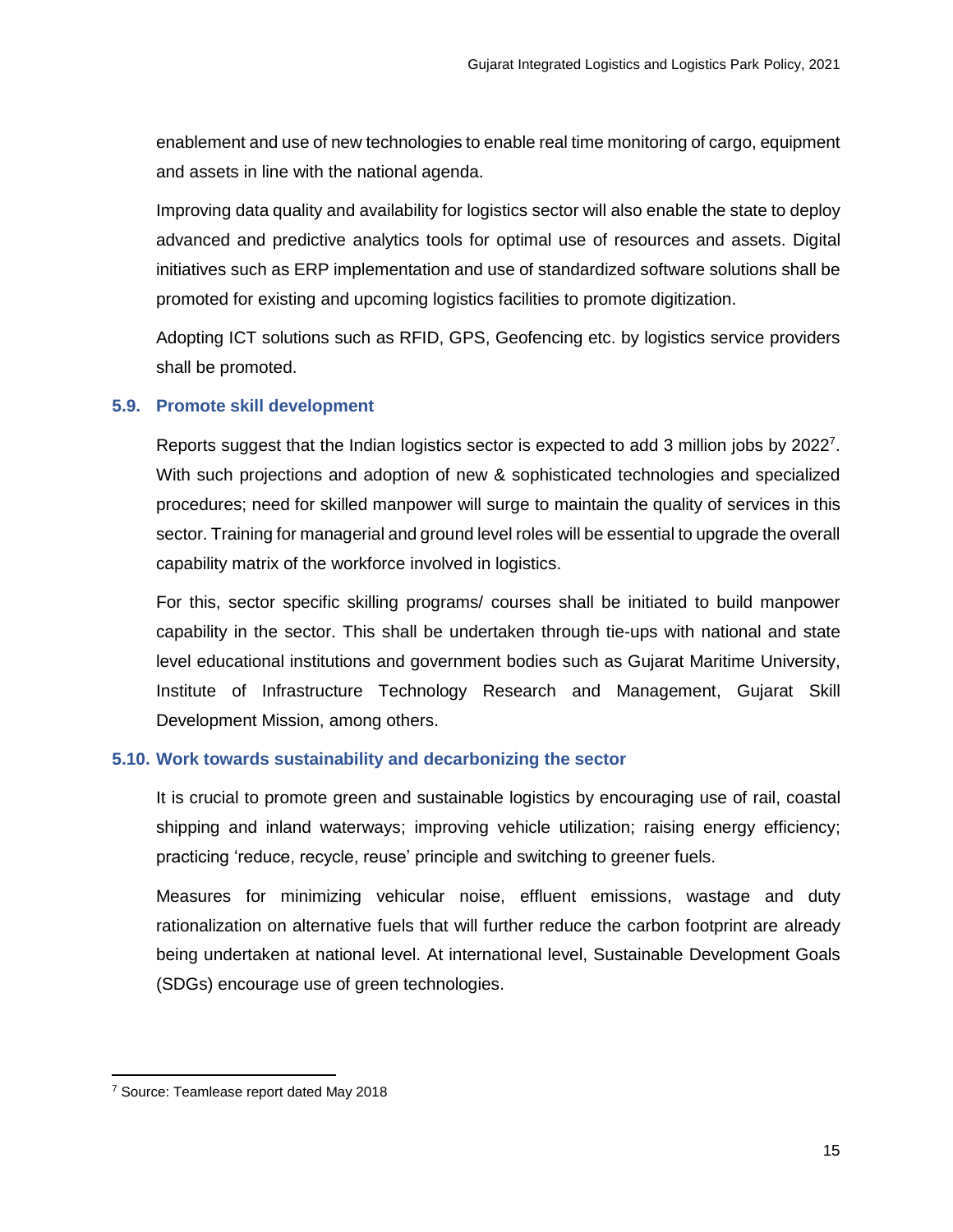Contributing to the environmental considerations globally and at national level, this policy also promotes green logistics through installation of solar panels, rainwater harvesting, solid/ liquid waste management, scientific disposal techniques, setting of ETPs/STPs, use of biodegradable items, adopting recycling techniques and use of renewable energy at logistics facilities. The policy supports development of new logistics and encourages existing facilities to adhere to Green Norms, GRIHA norms and other sustainable development norms as prevalent in the logistics sector. The following interventions can be adopted to promote use of clean fuel in logistics activities:

- 1) Promote use of Electric Vehicles (EVs) for internal/ short movement at logistics facilities and ports to reduce carbon footprint.
- 2) Identify priority corridors for development of charging infrastructure for EVs for freight and e-commerce activities as part of integrated state logistics master plan.
- 3) Explore feasibility and promote use of alternate greener modes of transport such as slurry pipelines for suitable commodities to reduce vehicular emissions.
- 4) Adoption and implementation of green concepts and green ratings systems.

#### **5.11. Building resilience for crisis management**

The recent pandemic affected the supply chains and transportation across sectors and highlighted the importance of crisis management for logistics sector. This policy aims to build resilience in logistics supply chains to withstand such unprecedented situations in future.

In order to do so, a Logistics Coordination Group (LCG) will be established within the state to facilitate the movement of commodities and address the logistic bottlenecks in operations under emergency situations. LCG shall have representation from key authorities/ departments such as GMB, Gujarat Rail Infrastructure Development Ltd (G-RIDE), GSCSC, Gujarat State Aviation Infrastructure Company Ltd. (GUJSAIL), Healthcare , Police, etc. and private port/ jetty developers, logistics facilities operators, etc.

## <span id="page-15-0"></span>**6. Continuous monitoring of the policy**

The Logistics Policy Cell shall be the nodal agency for implementation and monitoring of this policy. Detailed guidelines including implementation mechanism of schemes and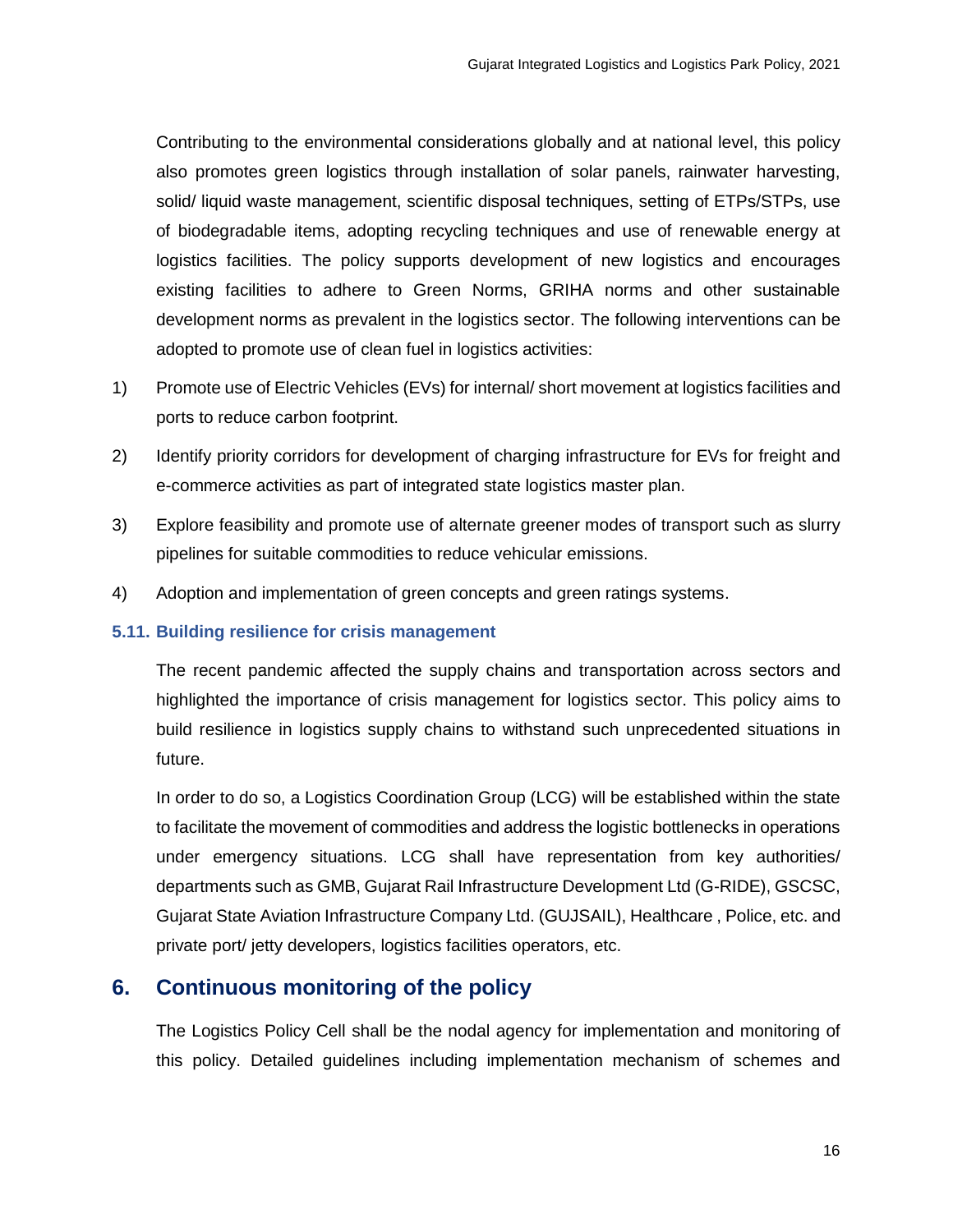incentives stated herein to achieve the objectives set under this policy shall be developed by the cell. Internal monitoring mechanism for each of the identified objectives and implementation strategies will also be developed. Regular monitoring of the development and performance of the logistics sector under the provisions of this policy shall be undertaken to ensure timely and effective execution.

## <span id="page-16-0"></span>**7. Institutional framework for implementation of the policy**

Logistics Policy Cell shall work in tandem with other stakeholders for implementation of this policy through the following mechanism.

**1. Evaluation of applications and disbursement of incentives proposed under the policy:** A separate category for logistics shall be made available on the Investor Facilitation Portal (IFP) for providing single window clearance to the Unit/ project availing incentives/ support under this policy. This will support the objective of the policy to provide single window clearance for setting up logistics facilities and providing logistics services in the state.

Once, the investment application is received on IFP, the Logistics Policy Cell shall evaluate it and put forth the recommendations on the proposal to the State Level Empowered Committee (SLEC) for approval. Upon approval, the Logistics Policy Cell will disburse the incentives under this policy and provide necessary support to the Unit/ project.

**2. Fulfillment of policy objectives through targeted implementation of strategies:**  The Logistics Policy Cell shall undertake all necessary actions to achieve the objectives stated in this policy including coordination with relevant stakeholders, both private and government.

The Logistics Policy Cell shall undertake the role of unifying the direction of development of logistics sector in Gujarat. It shall thus play a crucial role in easing the logistics challenges in Gujarat and undertaking activities that will boost the development of this sector.

The Logistics Policy Cell shall coordinate with various sectors to maximize the value to be derived from factors in favor of Gujarat such as its industrial growth, strategic geographical location, long coastline, availability of natural resources, skilled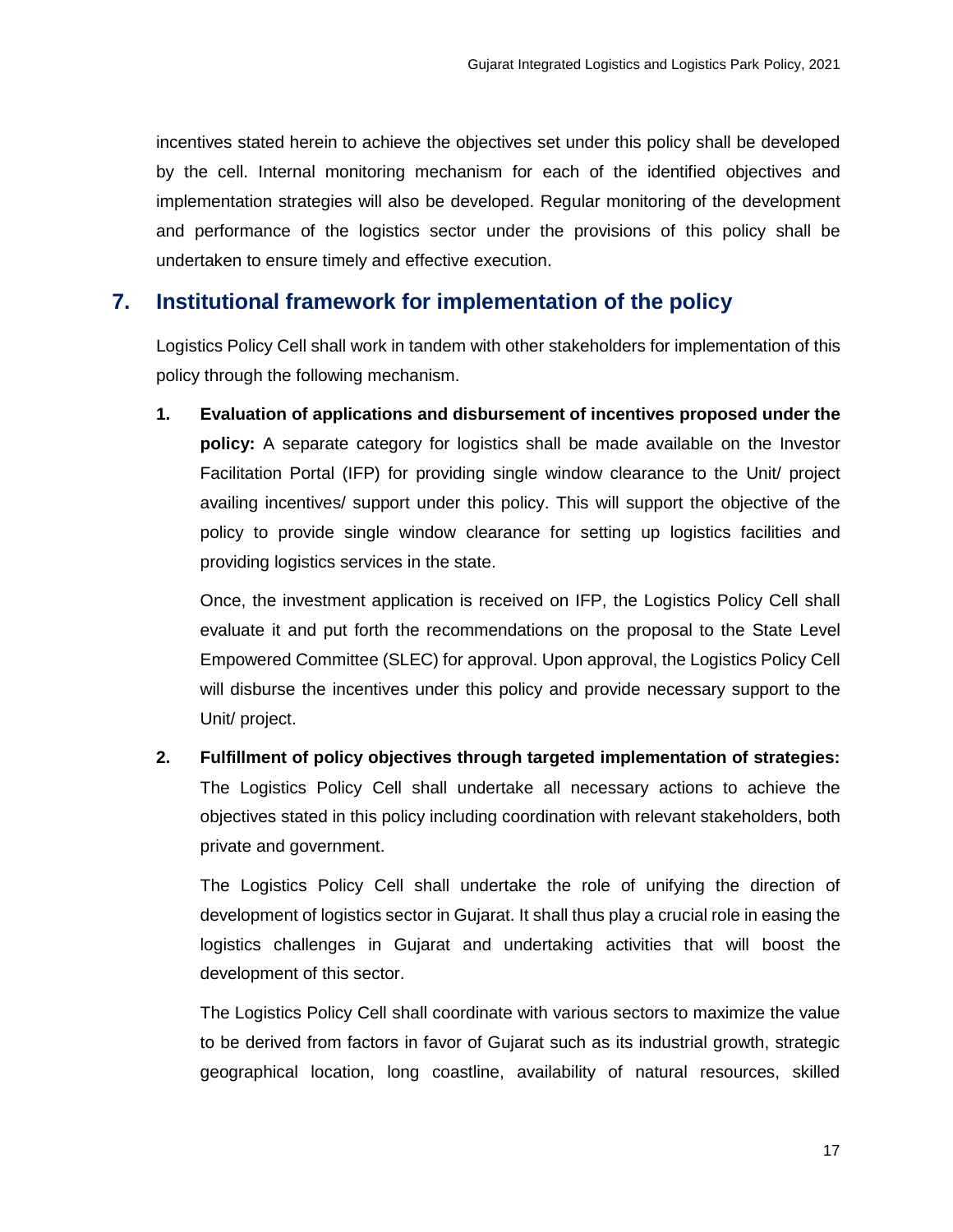manpower and enterprising spirit of its population to spurt long term benefits for the state.

The Logistics Policy Cell shall also review and suggest amendments and revision in this policy at regular intervals.

#### **3. Enhance utilization of existing facilities**

There are various warehouses, cold storage units and other logistics facilities in Gujarat owned by private Unit/ project and public departments/ organizations. The Logistics Policy Cell, in consultation with relevant stakeholders, shall work towards enhancing the utilization of these existing facilities.

#### **4. Monitor development of sector**

The Logistics Policy Cell shall measure the performance metrics across the logistics value chain and enable data driven decision-making for future infrastructure and logistics projects. This would be helpful in understanding the availability of capacity and growth trends for logistics infrastructure and facilities.

In addition to the Logistics Policy Cell, other committees and cell shall be formed to drive the objectives of this policy. These would include:

- **1. State Logistics Co-ordination Committee:** It would comprise of senior officials of relevant departments like Roads & Buildings, Ports & Transport, Finance, Aviation, etc. and from industry bodies. The Committee would provide overall direction to the growth of the logistics sector in the state.
- **2. State Logistics Cell:** It would comprise of senior officials from relevant departments and would review the progress and uptake of this policy.
- **3. City Logistics Co-ordination Committee:** It would be formed initially in 8 municipal corporations of the state with the prime objective to improve urban freight efficiency and ease cargo movement.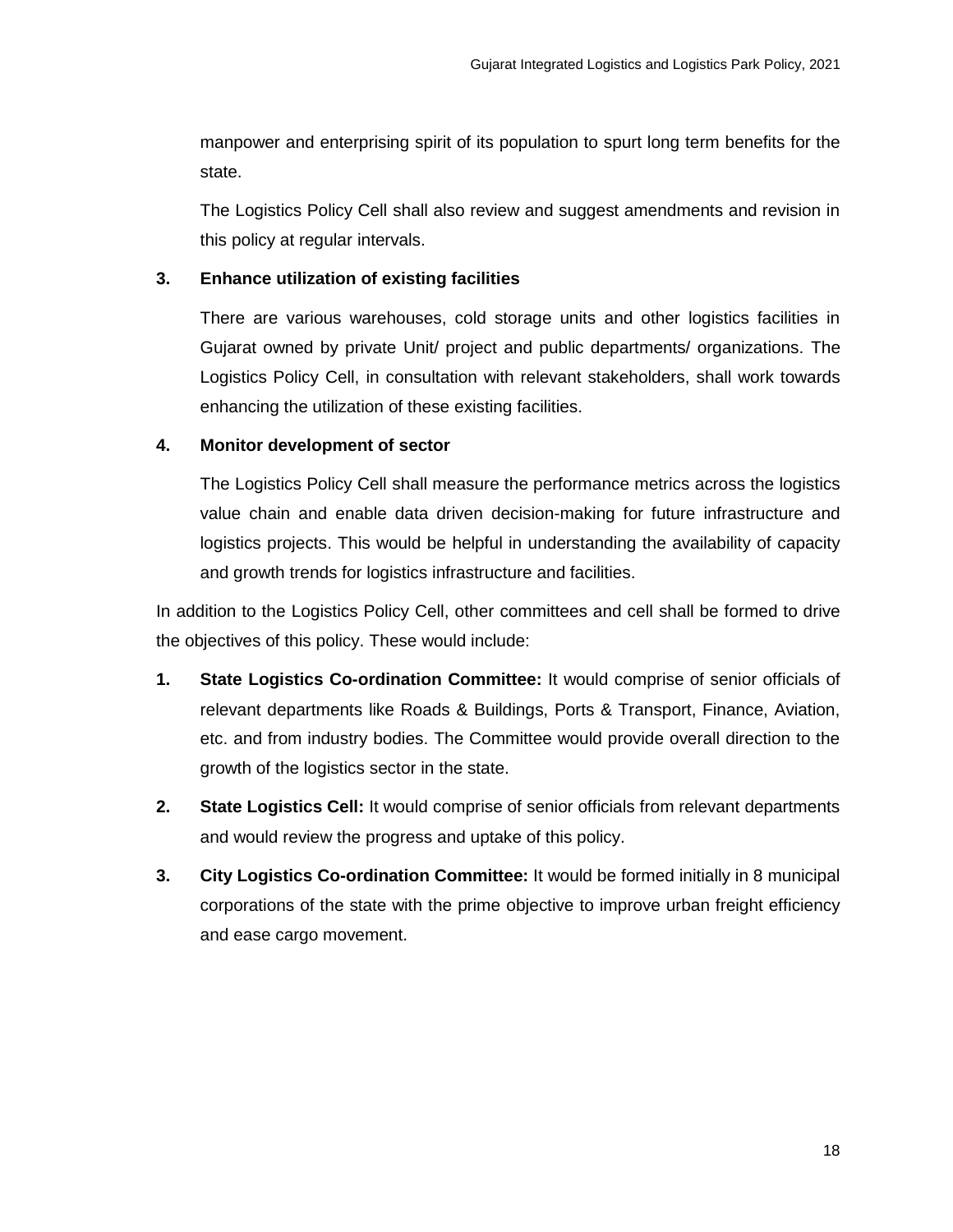## <span id="page-18-0"></span>**8. Incentives and interventions identified for the policy**

#### **8.1. Definitions**

- **Eligible Unit/ Project:** Eligible unit/ project means a legal entity registered as Proprietorship, Partnership firm, Cooperative Society, Company, Trust, Non-Government Organization (NGO).
- **New unit/ project:** A new unit/ project<sup>8</sup> means a unit which commences operation during the operative period of this policy, provided it satisfies all the following conditions:
	- $\circ$  Should have obtained a separate Letter of Intent or Letter of Approval as prescribed by the competent authority.
	- $\circ$  Should have separately identifiable fixed capital investment which means new plant and machinery/ equipment should be housed in separate premises/ building and shall have to maintain separate books of accounts. However, the new project will not lose its eligibility if the utilities of an existing project such as water, electricity, seam, gas etc. are utilized.
- **Existing unit/ project:** Unit which commenced commercial operations prior to the date of announcement of this policy.
- **Gross Fixed Capital Investment (GFCI):** Means investment made in land, building, plant & machinery/ equipment, and other related fixed assets. Assets acquired and paid during permissible period of execution/ completion of the project under this scheme shall be considered for determining the GFCI.
- **Project cost:** Means the total cost of the project minus the margin for working capital.

**Explanation:** However, while deciding the final eligibility of the project for the incentive, total fixed capital investment made in the project or the cost appraised by the bank or the financial institution, whichever is lower, will be considered.

 **Eligible Fixed Capital Investment (EFCI):** Means the capital investment made in fixed assets (except land cost) to create infrastructure facilities as may be required. SLEC may consider additional specific facilities as may be required for carrying out the operations. The

 $\overline{\phantom{a}}$ <sup>8</sup> Unit and project have been used interchangeably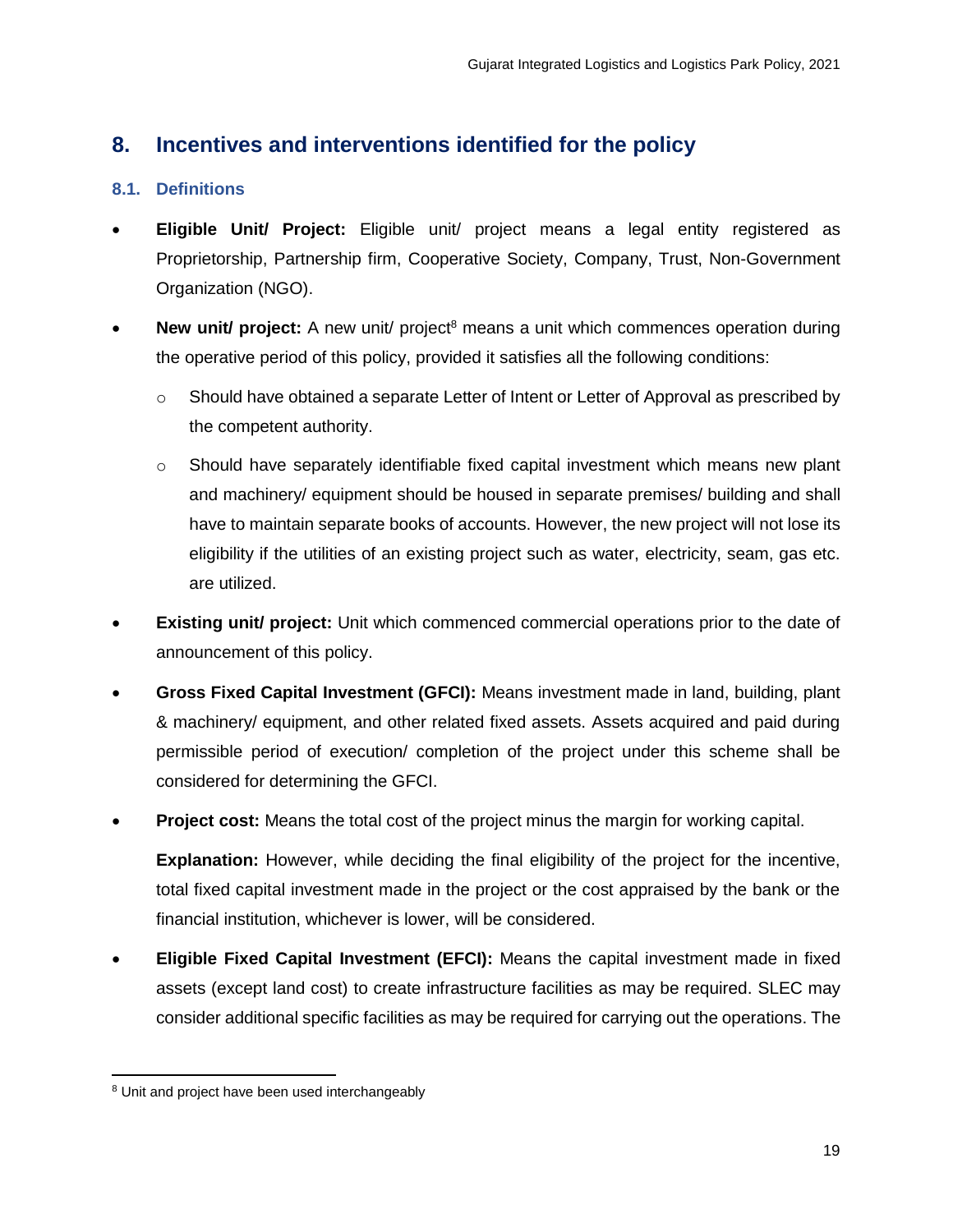eligible cost of construction of such infrastructure facilities will be worked out in accordance to prevalent SOR norms of concerned Gujarat Government Department or its undertakings.

o **New building:** means a new building constructed, or the acquisition of a new and unused building, for the project, including administrative building. The cost of the new building shall be calculated as per the actual cost or the Schedule of Rates (SOR) of the relevant year of the Roads & Buildings Department, Government of Gujarat, whichever is lower.

The cost of new buildings constructed for installation of plant and machinery, R&D activities, in-house testing facilities, storage facilities, and other buildings related to logistics operation, shall be considered as per the actual expenditure incurred.

Building acquired under lease or on rental basis, except GIDC sheds, will not be considered as eligible fixed capital investment. No cost incurred on acquisition of old building or the expenditure incurred on repairing a building, will be considered as eligible fixed capital investment.

- o **Other construction:** means construction such as compound wall and gates, security cabins, internal roads, bore well, water tank, drainage, internal pipeline network for water and gas and other related constructions.
- o **Plant and machinery:** means new plant & machinery and imported second hand plant & machinery having usable life for at least further ten years which is duly certified by Chartered Engineer, utilities, including cost of transportation, foundation, erection, installation and electrification, capitalized under the head of plant and machinery. The electrification cost will include the cost of sub-station and transformer installed.

Plant and machinery shall include:

- 1) Plant for non-conventional energy.
- 2) Vehicles for transportation only within the premises of the unit, and material handling equipment exclusively used in transporting goods within such premises.
- 3) Plant for captive power generation/ co-generation.
- 4) Plant for pollution control measures, including facility for collection, treatment, disposal.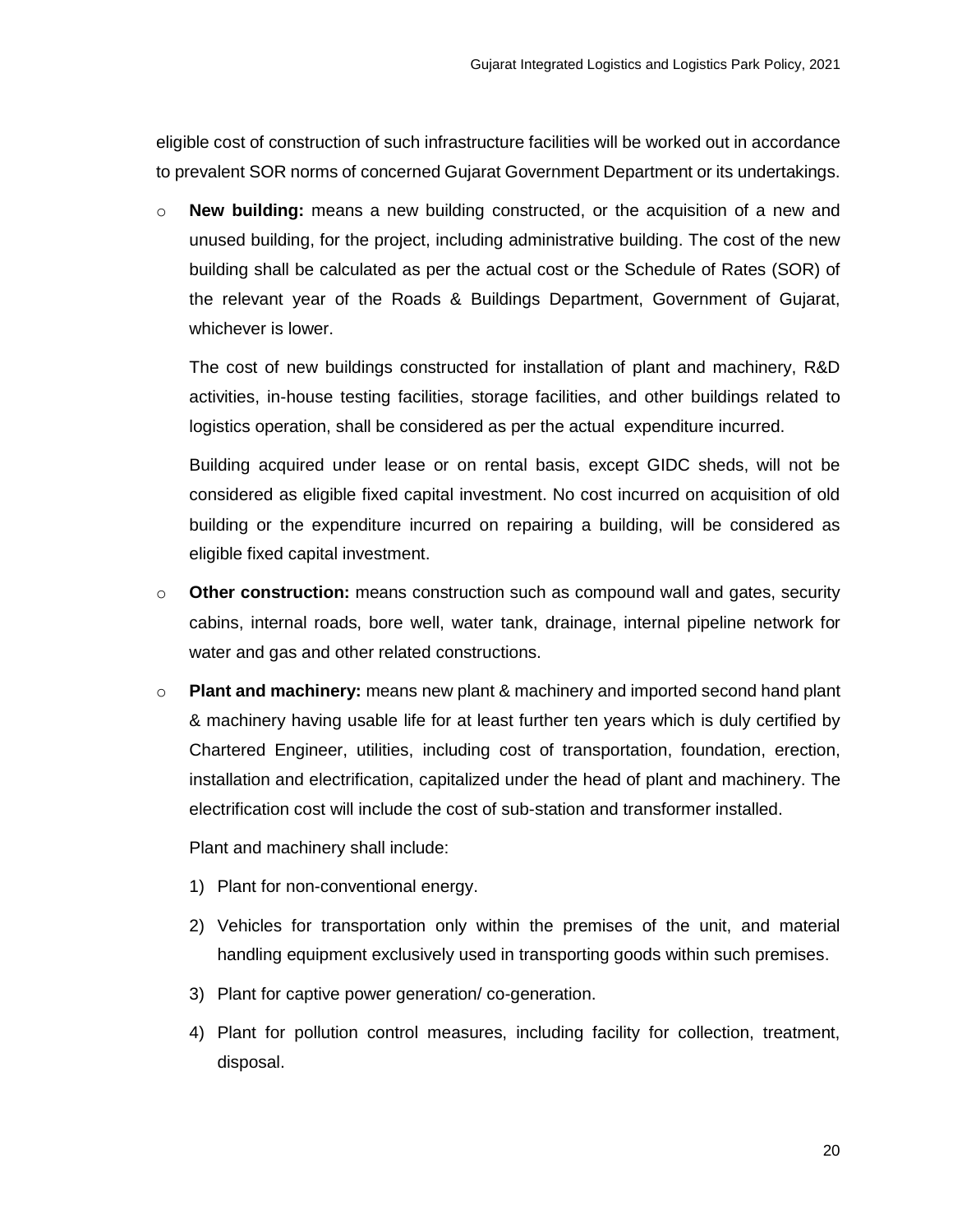- 5) Diesel generating sets of capacity not more than 50% of the connected electric load or 25 MW, whichever is less.
- **Project related infrastructure:** Fixed capital investment made in the following assets/ items will be considered as project related infrastructure. Direct expenditure incurred for the following items will also be considered to determine the eligibility under this head:
	- o Facilities created for workers and staff.
	- o Roads to the new unit/ project from the nearest approach road.
	- $\circ$  Dedicated facilities created for carrying water and gas required by the project through pipeline.
	- $\circ$  Non-refundable deposit paid to the electricity company for transmission of electricity from the nearest sub-station.
	- $\circ$  Expenditure on electronic telephone exchange and laying of telecommunication/ network cables.
- **Date of commencement of operation (DCO):** Means the date when the unit starts rendering services which should fall under the operative period of this policy.
- **Eligible term loan:** Means loan sanctioned by a financial institution/ bank (except NBFC) for investing in GFCI or equivalent to GFCI of the enterprise. However, only the amount actually disbursed against the sanctioned amount will be considered for incentives under this policy.
- **Logistics facilities:** Logistics facilities have been defined as all or any of the below mentioned facilities:
	- o **Logistics Parks**/ **Multi-modal Logistics Parks** means facilities which provide services such as cargo aggregation/ segregation, distribution, inter-modal transfer of cargo and containers, open and/ or closed storage, temperature controlled and/ or ambient storage, custom bonded warehouse, material handling equipment, parking, value added services and other related facilities as per requirement for efficient movement and distribution of semi-finished or finished products.

Logistics parks shall be equipped with supporting infrastructure including internal roads, communication facilities, open and green spaces, water pipelines, sewage and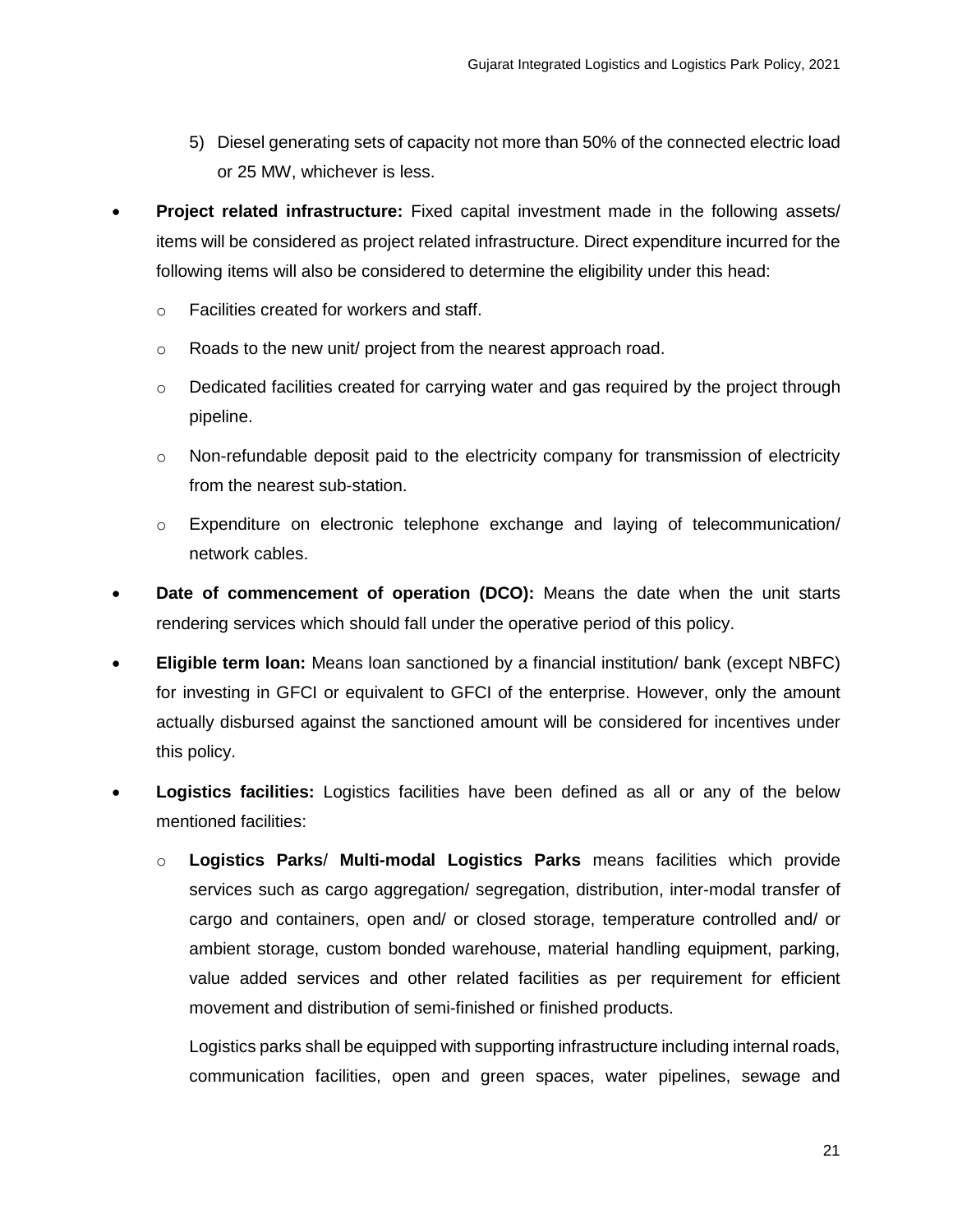drainage lines, power lines, feeder, and other facilities as per the requirements of the park.

- o **Inland Container Depot** means an off seaport (port) facility having such fixed installations or otherwise, equipment, machinery etc. providing services for handling and/or clearance of laden import/ export containers, under customs control and with storage facility for customs bonded or non-bonded cargo. These facilities shall have road connectivity, rail connectivity, customs/non-customs bonded warehousing, truck terminals etc. and other common user facilities required to carry out efficient operations.
- o **Container Freight Station** means an off seaport (or port) facility having such fixed installations or otherwise, equipment, machinery etc. Providing services for handling / clearance of laden import, export containers under customs control and with storage facility for customs bonded or non-bonded cargo, parking area and such other facilities desired to carry out the operations.
- o **Air Freight Station** means an off-airport common user facility equipped with fixed installations of minimum requirement and offering services for handling and temporary storage of import and export cargo, etc. These facilities shall be equipped with customs/ non-customs bonded warehousing, parking area etc. and other common user facilities required to carry out efficient operations.

These facilities shall be developed at strategic locations to provide smooth connectivity to the airports and may also have extended area leased out to e-commerce zones.

- o **Private Freight Terminal**: A terminal notified under Private Freight Terminal (PFT) policy to deal with rail based cargo including containers. "Greenfield PFT means a new PFT commissioned on private land under the provisions of the PFT policy. Brownfield PFT is used to refer to an existing private siding (including the private sidings dealing with container traffic) converted into PFT under the policy.
- o **Air Cargo Complexes** means such facilities developed to enhance air cargo movement capacity of the state. These facilities may be located within airport/ off airport location and provide facilities such as handling, storage, clearance of cargo, among others.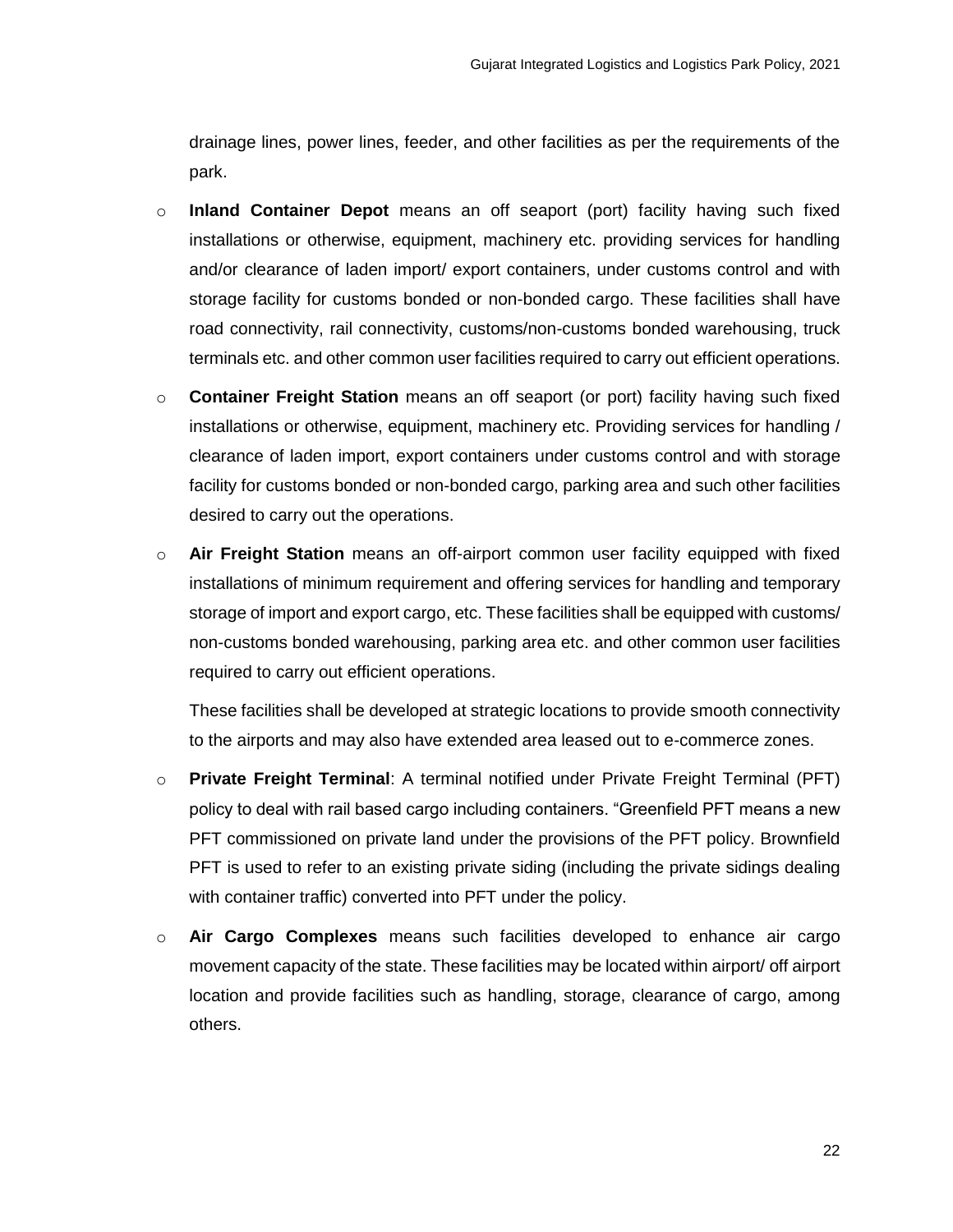- o **Cold Chain Facility** means a facility for storage and minimal processing of perishable/ temperature sensitive cargo such as agriculture, horticulture, dairy, fish & marine, poultry & meat products, pharma etc. with a linkage from source to the consumer. The key components of Cold Chain Facility may include:
	- Controlled Atmosphere (CA)/ Modified Atmosphere (MA) chambers, Variable Humidity Chambers, Ambient Storage, Individual Quick Freezing (IQF), blast freezing, etc.
	- Minimal Processing Center may have facility for weighing, sorting, grading, cleaning, waxing, packing, pre-cooling, fog treatment, irradiation facility, etc.
	- Mobile pre-cooling vans and reefer trucks may also be attached with cold chain facilities on dedicated basis to provide end to end services.
- o **Warehouse** means open/closed area developed to provide storage facilities for any cargo. Warehouses shall provide facilities for handling and storage of cargo in bulk/ break bulk form.
- o **Truck Terminals** means such facilities which are developed in order to ease traffic congestion on strategic locations such as the district logistics nodes, industrial areas, national/ state highways, expressways intersection points, etc. Truck terminals may provide facilities such as repair and maintenance of the trucks, stores for spare parts, ATMs, fuel stations, parking spaces, transport offices, sanitary facilities, weigh bridges etc. These facilities may also have lodging facility for drivers and helpers along with areas for loading/unloading (cross docking) of cargo among other facilities. Facility to check vehicle fitness automatically may also be provided at truck terminals.
- o **Silos** are structures for storing bulk cargo in both solid and liquid form and can be constructed of various materials such as concrete/ steel depending on the cargo type to be stored.
- **Non Captive (Private) Jetties:** To facilitate the development of port based industries, private companies have been granted permission to construct jetties on BOT (Build, Operate and Transfer) basis to cater to the EXIM trade requirements of industries in the vicinity. As per BOT model, a private player identifies the location for development of a jetty near some industries which lack port facilities. This jetty is allowed to operate till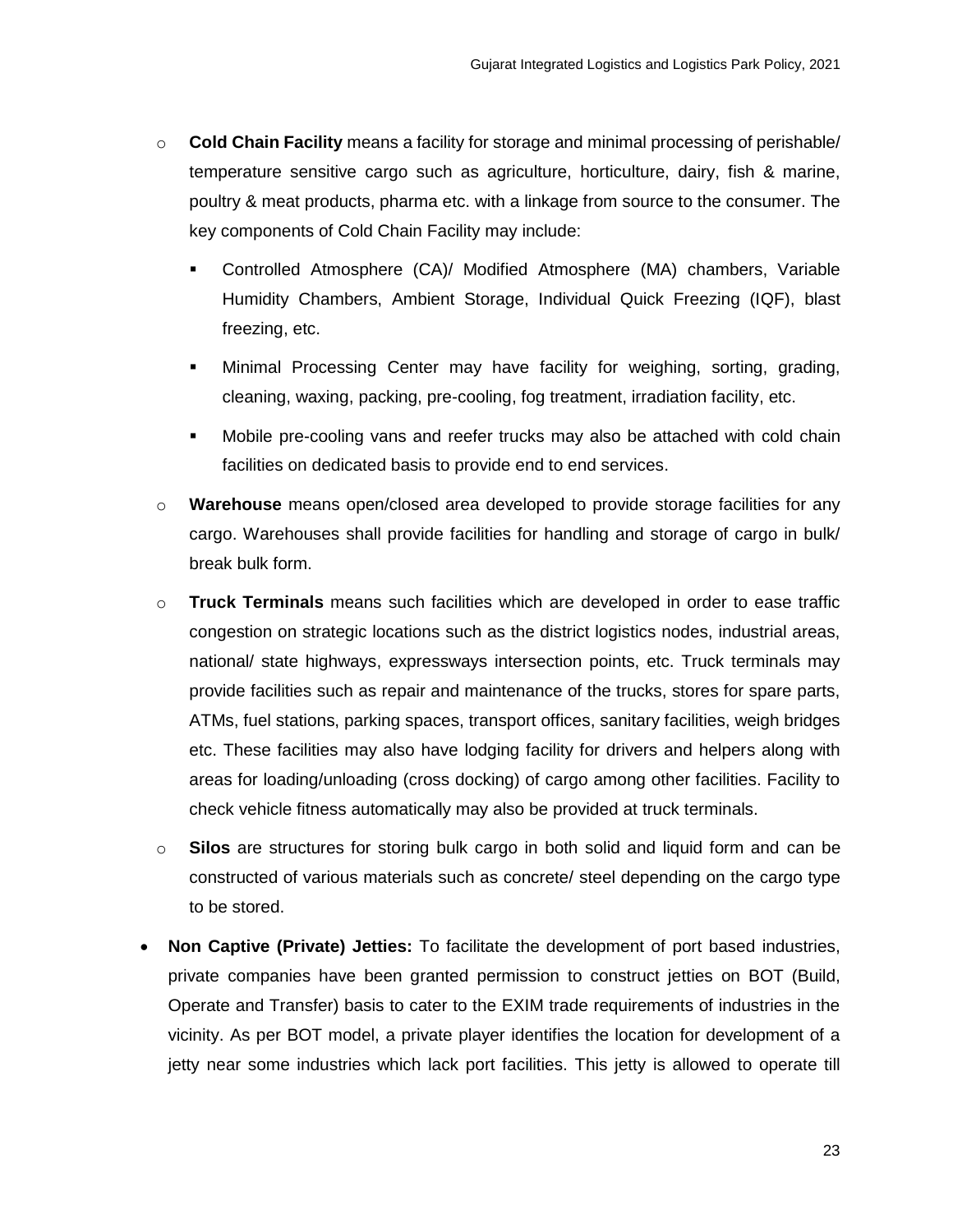completion of its concession period after which it needs to either extend the period or transfer the ownership to Gujarat Maritime Board.

#### **Ineligible Expenditure:**

- o Expenditure incurred towards purchase of land and land development.
- o Goodwill fees, commissioning fees, royalty, preliminary & pre-operative expenses.
- o Interest capitalized, technical fees/consultant fees, working capital.
- o Any amount not specifically expressed as eligible investment or any other expenditure specified as non-eligible expenditure by the State Level Empowered Committee will not be eligible for any assistance.

#### **8.2. Eligibility**

- Unit/ project registered as Proprietor, Partnership firm, Cooperative Society, Company, Trust, Non-Government Organization (NGO) can avail incentives under this policy. State Government/ Central Government departments shall not be eligible for any incentives under the policy.
- A unit that has availed any incentive for the same assets under any other scheme of the state government, or any agency of the state government shall not be eligible for incentive under this scheme.

#### **8.3. Proposed incentives**

The incentives proposed for logistics facilities are mentioned below:

|            | All amounts in INR, unless specified                                                        |             |              |  |
|------------|---------------------------------------------------------------------------------------------|-------------|--------------|--|
| Sr.<br>No. | <b>Incentive Proposed</b>                                                                   | Quantum     | Cap          |  |
| 1          | Capital subsidy for<br>development of<br>logistics facilities<br>(For new unit/<br>project) | 25% of EFCI | INR 15 crore |  |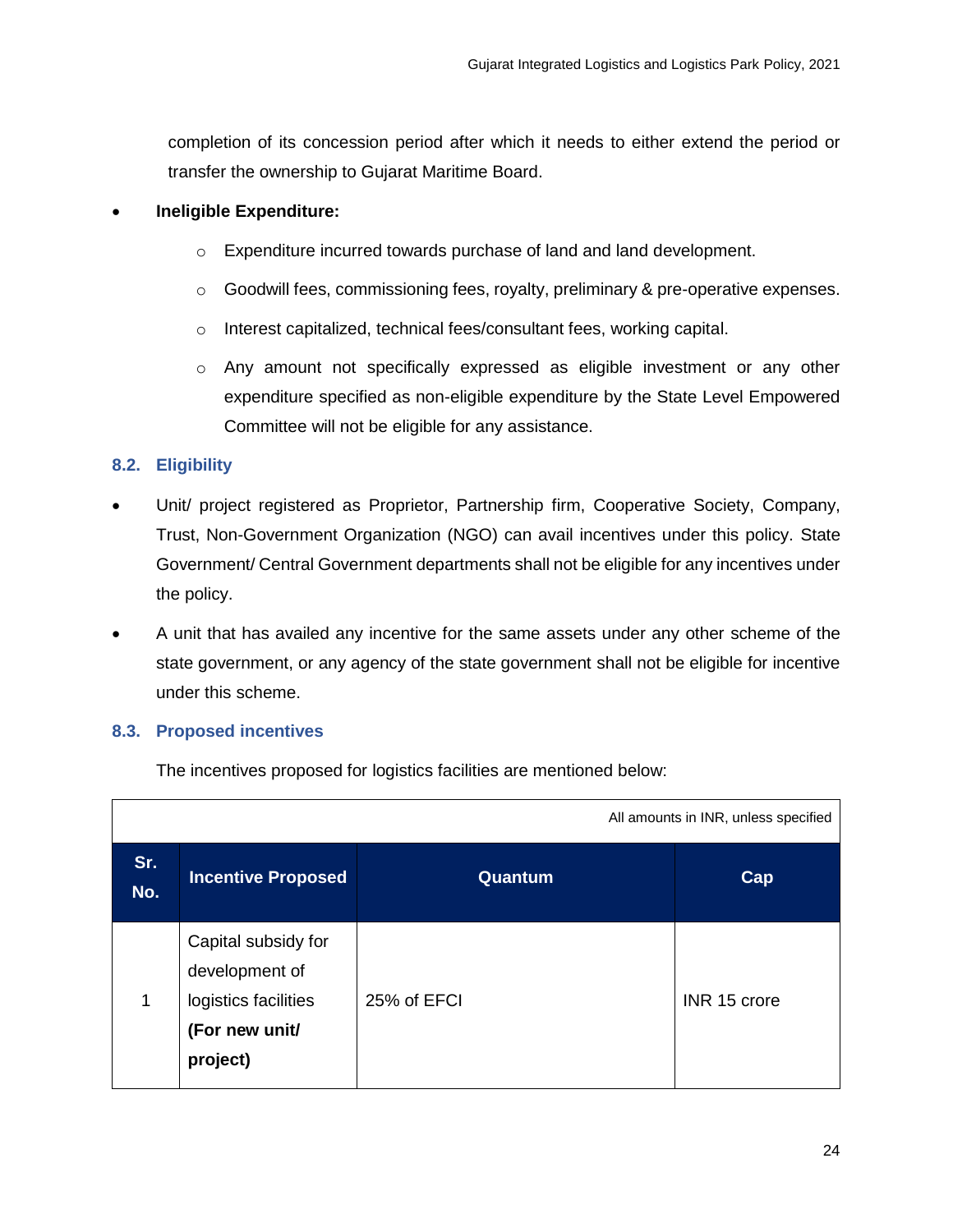| All amounts in INR, unless specified |                                                                                                                                     |                                                                                                   |                   |
|--------------------------------------|-------------------------------------------------------------------------------------------------------------------------------------|---------------------------------------------------------------------------------------------------|-------------------|
| Sr.<br>No.                           | <b>Incentive Proposed</b>                                                                                                           | Quantum                                                                                           | Cap               |
| $\overline{2}$                       | Capital subsidy for<br>development of non-<br>captive jetties (For<br>new unit/ project)                                            | 25% of EFCI                                                                                       | INR 15 crore      |
| 3                                    | Interest subsidy for<br>development of<br>logistics facilities<br>(For new unit/<br>project)                                        | 7% for 7 years on eligible term loan<br>(Minimum 2% to be borne by Unit/<br>project in each case) | INR 50 lakhs p.a. |
| $\overline{4}$                       | Reimbursement of<br>stamp duty (For new<br>unit/ project)                                                                           | One-time reimbursement: 100%                                                                      | <b>NA</b>         |
| 5                                    | Patent<br>assistance<br>(For new & existing<br>unit/ project)                                                                       | Reimbursement of 70% of amount<br>spent on original research                                      | INR 25 lakhs      |
| 6                                    | Exemption<br><b>of</b><br>electricity duty (For<br>new unit/ project)                                                               | Exemption: 100% p.a. for 5 years                                                                  | <b>NA</b>         |
| $\overline{7}$                       | <b>Quality certifications</b><br>from national/<br>international<br>certification entities<br>(For new & existing<br>unit/ project) | Reimbursement of 50% of the amount<br>spent                                                       | INR 10 lakhs      |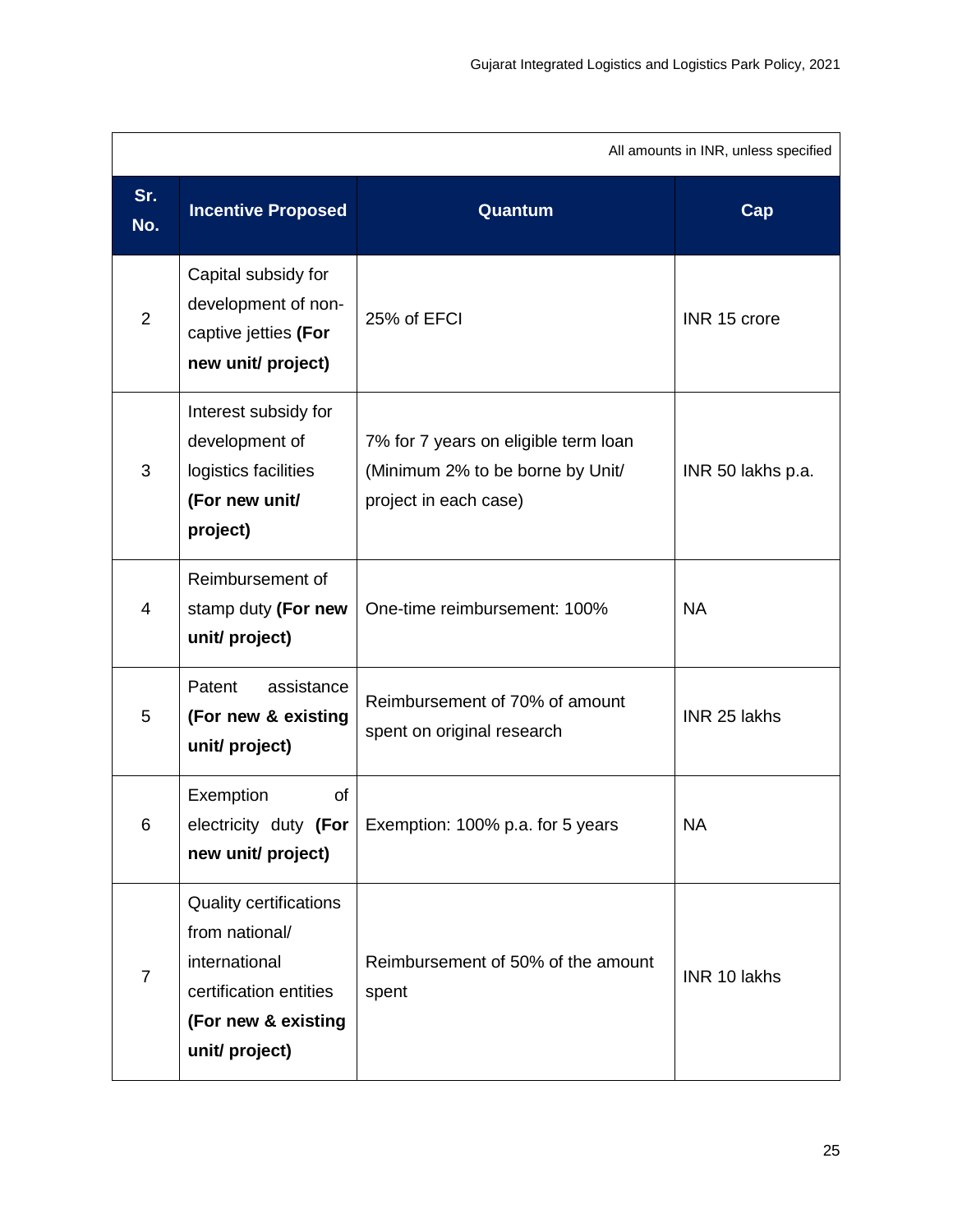| All amounts in INR, unless specified |                                                                      |                                                                                                                                                                                                                                                                                                                                                                           |                                |
|--------------------------------------|----------------------------------------------------------------------|---------------------------------------------------------------------------------------------------------------------------------------------------------------------------------------------------------------------------------------------------------------------------------------------------------------------------------------------------------------------------|--------------------------------|
| Sr.<br>No.                           | <b>Incentive Proposed</b>                                            | Quantum                                                                                                                                                                                                                                                                                                                                                                   | Cap                            |
| 8                                    | <b>Skill</b><br>development<br>(For new & existing<br>unit/ project) | Reimbursement up to:<br>Up to INR 15,000 per trainee for more<br>than 120 hours of training<br>Up to INR 10,000 per trainee for 61-<br>120 hours of training;<br>Up to INR 5,000 per trainee for 40-60<br>hours of training<br>Note: 100% reimbursement in case of<br>BPL, Physically Handicapped and<br>women trainees.<br>75% reimbursement for all other<br>candidates | 30<br>trainees<br>per<br>annum |
| 9                                    | Technology<br>Assistance (For new<br>& existing unit/<br>project)    | Reimbursement of 50% of cost                                                                                                                                                                                                                                                                                                                                              | INR 50 lakhs                   |

Note:

 Separate scheme shall be issued capturing the detailed terms and conditions for availing the above mentioned incentives.

#### **8.4. Guidelines**

 The unit/ project availing assistance under any other scheme/ similar schemes of State Government shall not be entitled to avail incentives under this policy.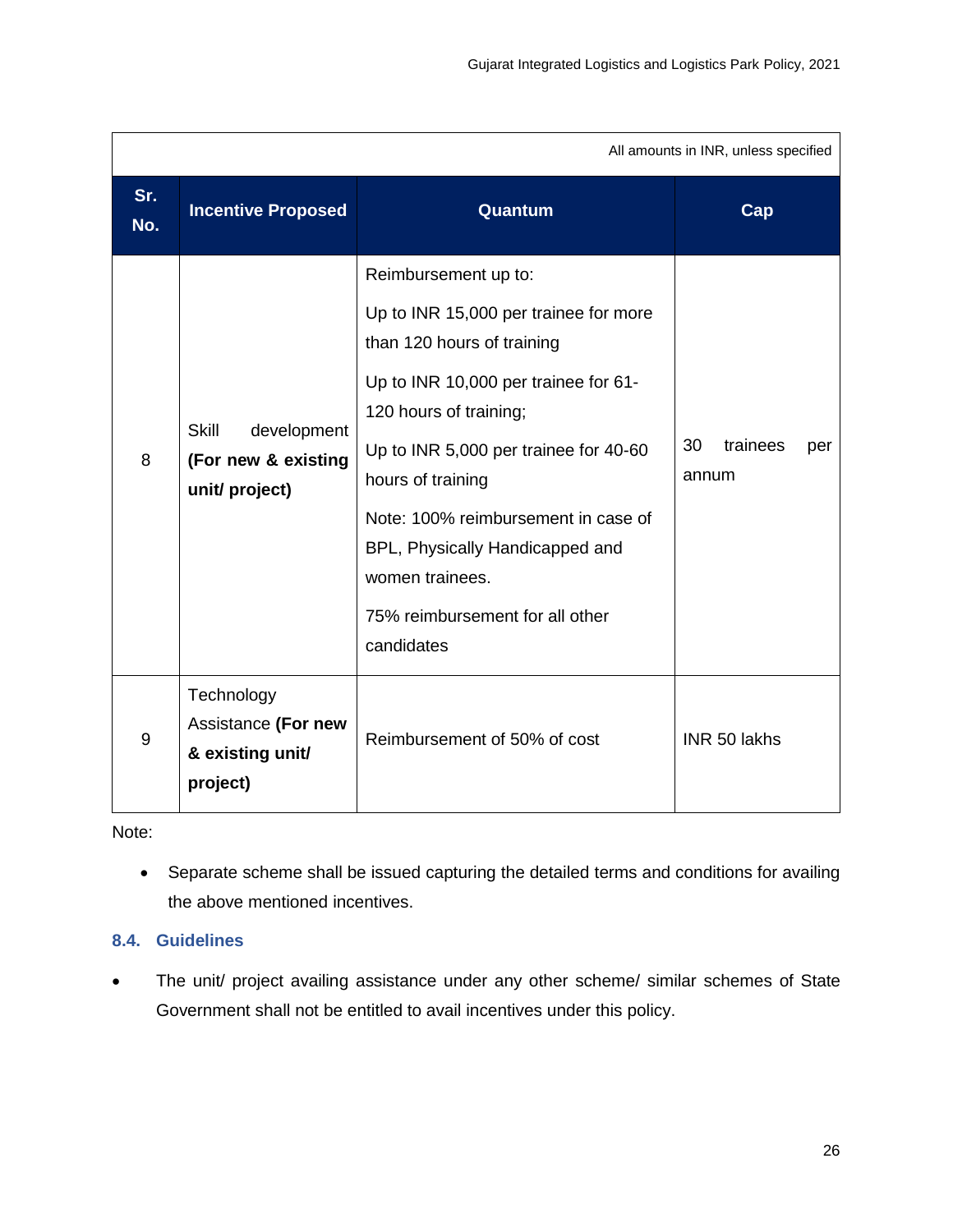- Unit/ project may avail incentives under any scheme of central government. However, the total incentives from state and central government scheme should not exceed the maximum limit of assistance under relevant scheme.
- Unit/ project availing incentives under this policy shall continue their operation at least 10 (ten) years from the date of receipt of the incentives under the policy. In case of closed down of the unit (unless the closure is due to reasons outside management's control) within the stipulated time, the amount so far released as incentives shall be recovered with prevailing rate of interest within three months.
- Logistics Facilities as approved by the SLEC should be completed within 3 years from the date of approval letter from the Logistics Policy Cell. However, the request for extension of the period for completion of the project will be considered by the Logistics Policy Cell for maximum up to 1 year on merit of the reasons of delay, if any.
- Minimum fixed capital investment of INR 1 crore for development of logistics facilities (other than LP/ MMLP).
- Unit/ project should have a positive net-worth.
- Minimum employment to domicile of Gujarat will be applicable (at least 85% of total employment and 60% managerial and supervisory staff locally).
- Eligibility for grants, subsidies and incentives will be subject to fulfilment of minimum employment conditions as well as minimum work performance envisaged.
- Facilities layout should conform to applicable rules & regulations as applicable viz. environment consent/ clearance for establishment, Town & Country Planning as per GoI and GoG guidelines.

#### **8.5. State Level Empowered Committee**

- A State Level Empowered Committee (SLEC) consisting of members from the following departments/ agencies will be constituted for sanctioning of assistance with respect to various proposals received under the policy:
	- o Industries and Mines Department
	- o Finance Department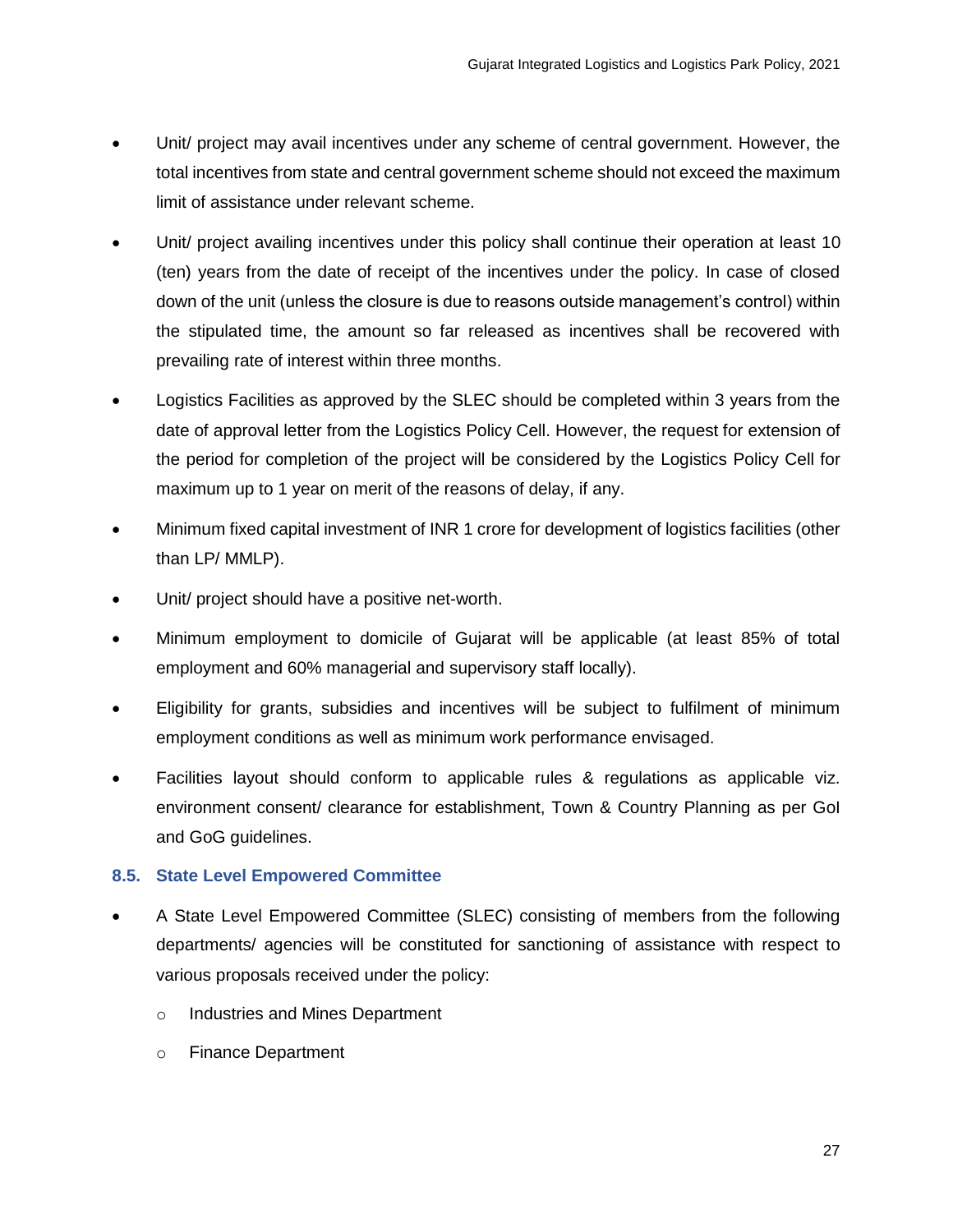- o Ports & Transport Department
- o Roads & Buildings Department
- o Labor Department
- o GPCB
- o GIDB

Other departments may be added if required.

- The SLEC may consult other departments, if need be, such as:
	- o Agriculture Department
	- o Civil Aviation Department
	- o Customs Department
	- o Town Planning Authority, etc.
- The proposals received will be processed as per the priority of sectors/ sub-sectors/ facility and financial provisions.
- The Committee is authorized for interpretation of any provision and to give clarification/ decision with reference to any provisions under this policy and associated resolution and it will be final and binding to the applicants. The committee shall be competent to include/ exclude any facility from the ambit of resolution to ensure all-inclusive growth of the logistics sector in the state.

#### **8.6. Procedure for availing incentives**

- Unit/ project shall apply on Investors Facilitation Portal (IFP) for registration of proposed logistics facilities.
- After taking 100% possession of the purchased land, the Unit/ project shall apply on IFP along with the Detailed Project Report and approved layout plan. The details will be reviewed by the Logistics Policy Cell for sanctioning of financial assistance to the project.
- The Unit/ project will submit the claim of assistance to the Logistics Policy Cell in the prescribed Pro forma. The institution shall have to inform the Logistics Policy Cell if they have applied for incentives under any scheme of GoI or GoG.